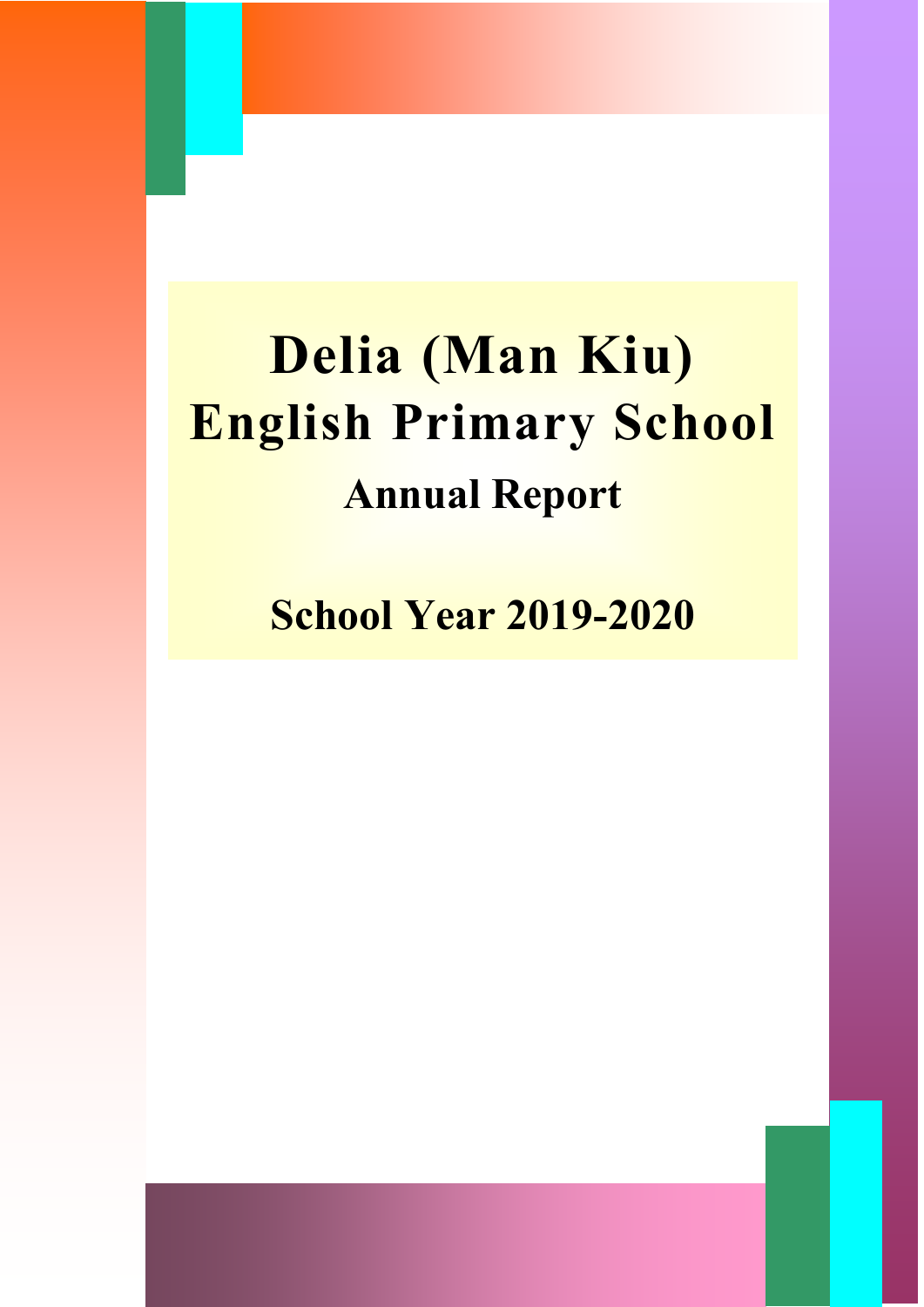## School Vision & Mission

#### **Vision and Mission:**

We envision Delia (Man Kiu) English Primary School to become "**OUR HOME**". Of which, students are **O**pen-minded, strive to **U**nderstand people of different cultures and places with mutual **R**espect. Thereafter, achieving a society of **H**armony is students' **O**bligation by fulfilling the virtues of **M**orality and **E**quality.

The school devotes to actualize the vision in accordance with the spirit of school motto "Harmony in Diversity". The school is committed to cater appropriate education for students with diverse needs in knowledge, skills and attitude, despite their ethnicities, beliefs and socioeconomic background.

### 抱負與使命:

「大家庭」是地利亞(閩僑)英文小學的辦學抱負,旨在培育學生以開放及互相尊重的態度去了 解並欣賞不同文化與地域的人。從而以責任感、道德心和平等觀來創造和諧社會。

學校本著「和而不同」的校訓精神,致力實現「大家庭」的辦學抱負。不論種族、信仰和貧 富,學校積極針對學生在知識、技能與人格等不同學習需要、為他們提供適切的培養。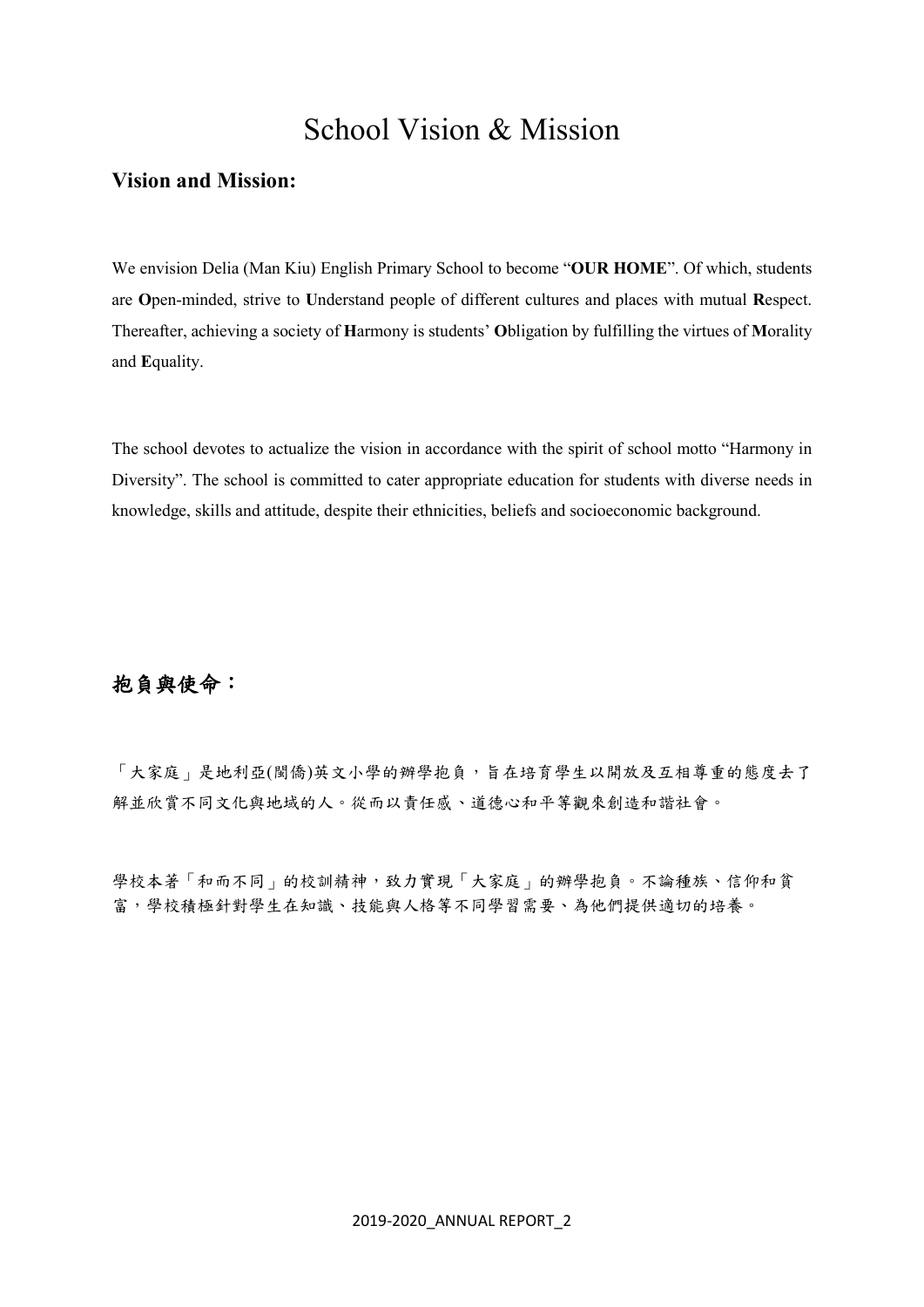## **2019-2020 School Annual Report**

## **Major Concern:**

**1) Strengthen the professional development for teachers at school for the school's future growth**

**2) Improve the effectiveness of learning and teaching and develop students' self-learning ability**

**3) Strengthen character education (responsibility) and develop a positive sense of value**

| <b>Targets</b><br>(Intended<br><b>Outcome</b> )                                                                         | <b>Strategies</b>                                                                                             | <b>Success Criteria</b>                                                                                                                                                                                                                                | Time<br><b>Scale</b> | <b>Achievements</b>                                                                                                                                                                     | <b>Reflection</b><br>(Suggestions for<br>improvement)                                                                                                                                                                                                                                      |
|-------------------------------------------------------------------------------------------------------------------------|---------------------------------------------------------------------------------------------------------------|--------------------------------------------------------------------------------------------------------------------------------------------------------------------------------------------------------------------------------------------------------|----------------------|-----------------------------------------------------------------------------------------------------------------------------------------------------------------------------------------|--------------------------------------------------------------------------------------------------------------------------------------------------------------------------------------------------------------------------------------------------------------------------------------------|
| 1.1<br>To provide<br>continuous<br>staff<br>development<br>programme<br>for enhancing<br>school's work<br>effectiveness | 1.1.1<br>Provide leadership training that the sharing sessions<br>and workshops to middle<br>management staff | 70% of teachers agree<br>can enhance their skills<br>required in management.<br>65% of the participants<br>agree that their<br>management skills<br>have been improved.<br>75% of teachers agree the<br>level coordinator system<br>can facilitate the | Whole<br>Year        | In view of the latest trend of<br>STEM development, senior<br>and middle<br>managers concerned to<br>attend external<br>programmes<br>and gained insight<br>in the curriculum planning. | More training for<br>middle management<br>could be arranged.<br>A survey was<br>$\bullet$<br>conducted to collect<br>the overall comments<br>on the annual personal<br>and whole-school<br>professional<br>development. In-depth<br>evaluation and follow-<br>up should be carried<br>out. |
|                                                                                                                         | 1.1.2<br>Organize professional<br>experience sharing sessions<br>and Staff Development                        | collaborative planning<br>process.<br>80% of new teachers can<br>carry out the routine                                                                                                                                                                 |                      | Running a series of IT<br>sharing in staff meetings<br>advocated teachers to adopt<br>the IT skills in daily<br>teaching. Classroom                                                     | Apart from sharing<br>sessions, more<br>practical training could<br>be arranged.                                                                                                                                                                                                           |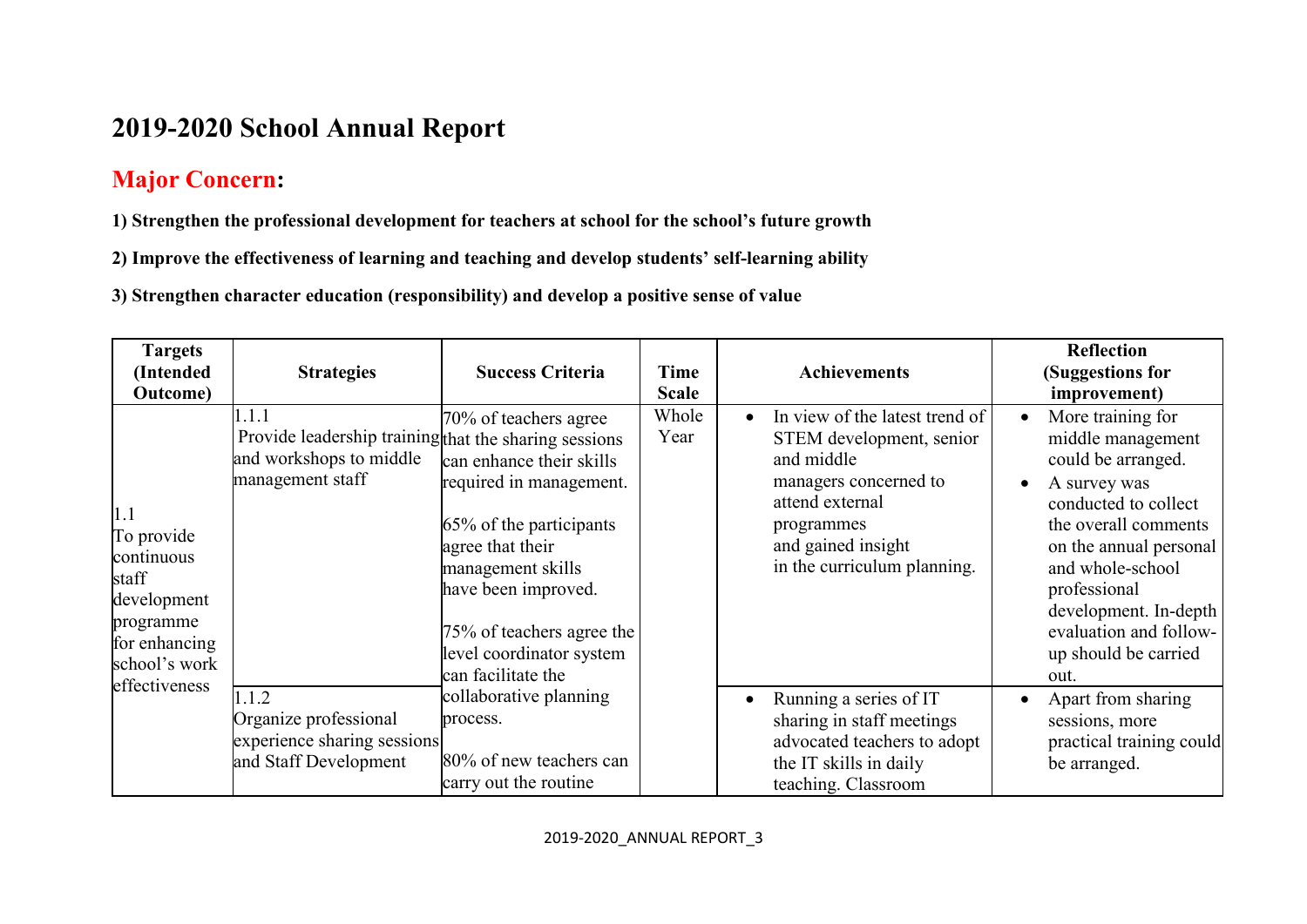| Days to enhance the skills<br>required in management                                                                                                                                         | works and fulfill the<br>school requirement by the<br>end of the first term. |               | management can hence be<br>enhanced.                                                                                                                                                                                                                                                                                                                                                                                                                                                                                                                                                                                                            |
|----------------------------------------------------------------------------------------------------------------------------------------------------------------------------------------------|------------------------------------------------------------------------------|---------------|-------------------------------------------------------------------------------------------------------------------------------------------------------------------------------------------------------------------------------------------------------------------------------------------------------------------------------------------------------------------------------------------------------------------------------------------------------------------------------------------------------------------------------------------------------------------------------------------------------------------------------------------------|
| 1.1.3<br>Carry out a mentorship<br>scheme for potential<br>middle managers                                                                                                                   |                                                                              |               | Duties of the mentors<br>The sense of responsibility<br>$\bullet$<br>$\bullet$<br>and level coordinators<br>of the mentors has been<br>enhanced. The coherent<br>can be more precisely<br>among new and experienced<br>stated.<br>teachers were<br>strengthened.                                                                                                                                                                                                                                                                                                                                                                                |
| 1.1.4<br>Build up the level<br>coordinator system for in-<br>charge teachers to facilitate<br>the occurrence of<br>events and the<br>collaboration among<br>teachers in terms of<br>planning |                                                                              |               | The duty roles and<br>The system was established<br>in both core subjects<br>responsibility of<br>level coordinators coul<br>(Chinese, English,<br>Mathematics and General<br>d be added in the<br>Studies) and in the discipline<br>mentorship<br>programme so as<br>group.<br>to let new teachers<br>Level coordinators were able<br>understand the work<br>to assist the work of Panel<br>Heads / Teacher-in-charge<br>better.<br>and acted as a key role to<br>collaborate the work in the<br>same level.<br>Extensive participation<br>among teachers and new<br>teachers were able to play an<br>important role and achieved<br>the goal. |
| 1.1.5<br>Run an<br>induction programme                                                                                                                                                       |                                                                              | Whole<br>Year | The majority of teachers<br>The programme<br>found it helpful and effective<br>can be extended to<br>in helping them to get<br>help new staff cope<br>with the miscellaneous<br>adapted to the school<br>atmosphere.<br>school routine events<br>and daily operation.                                                                                                                                                                                                                                                                                                                                                                           |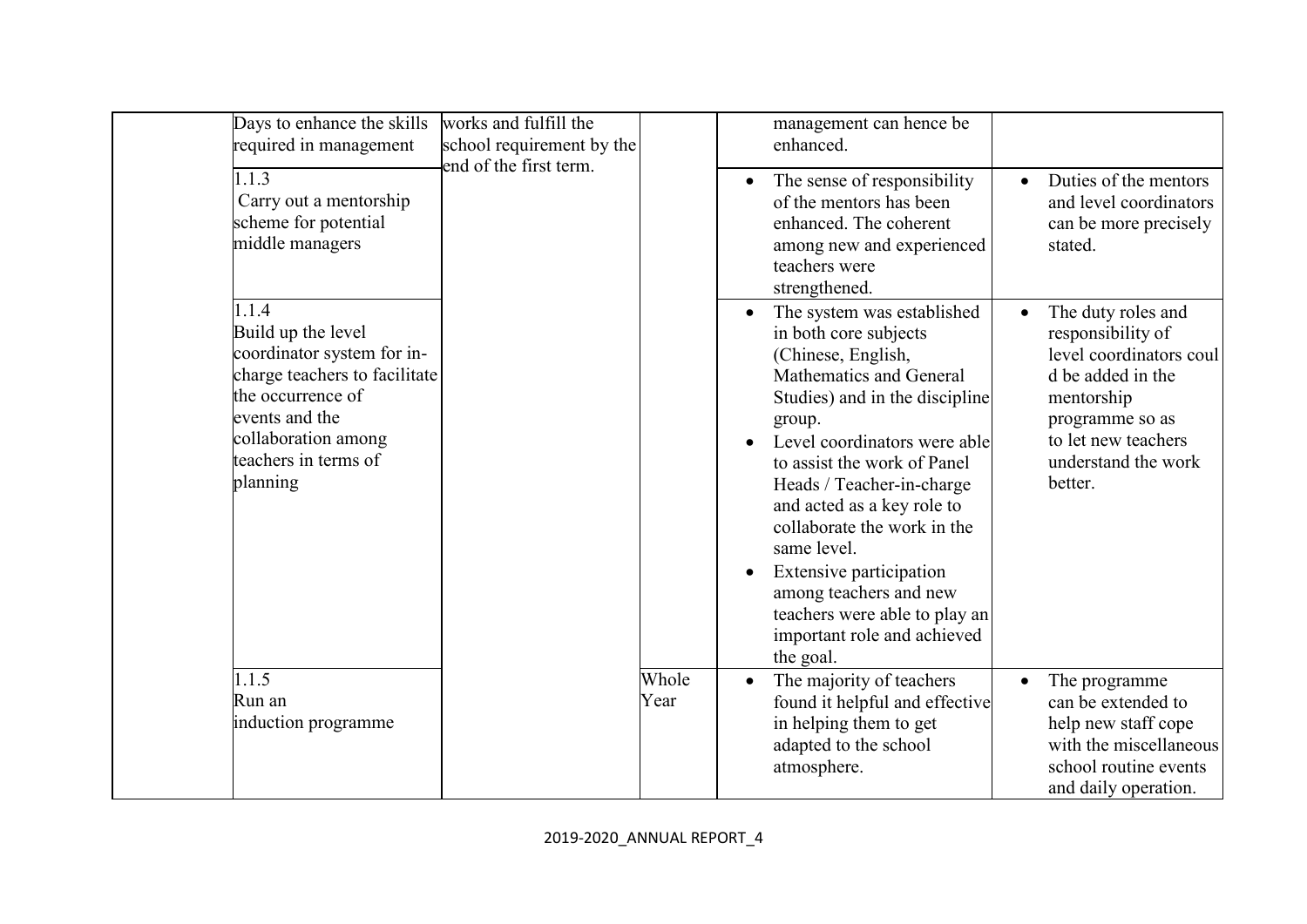|                                                                                                                                               |                                                                                                                                                | The mentor teachers<br>$\bullet$<br>can participate in the<br>induction<br>programme so as<br>to facilitate the<br>delivery of<br>information about the<br>school routine<br>operation.                                                                                                                                                                                                                                                                                                                                            |
|-----------------------------------------------------------------------------------------------------------------------------------------------|------------------------------------------------------------------------------------------------------------------------------------------------|------------------------------------------------------------------------------------------------------------------------------------------------------------------------------------------------------------------------------------------------------------------------------------------------------------------------------------------------------------------------------------------------------------------------------------------------------------------------------------------------------------------------------------|
| 1.1.6<br>Encourage teachers to<br>attend seminars or<br>courses related<br>in managing schools and<br>share the good practices in<br>meetings | Lists<br>$\bullet$<br>of categorized courses were<br>announced to staff<br>regularly. Teachers could<br>obtain relevant information<br>easily. | More sharing sessions<br>$\bullet$<br>can be arranged<br>in regular staff<br>meetings for<br>professional growth.<br>Not many<br>$\bullet$<br>management-theme<br>courses were<br>available.<br>The schedule for<br>teachers to attend<br>structured courses (i.e.<br>5-week courses) can<br>be confirmed before<br>the beginning of new<br>academic year for<br>better planning and<br>relevant arrangement.<br>The participation of<br>courses has been<br>affected since Term 2,<br>due to the COVID-19<br>pandemic that caused |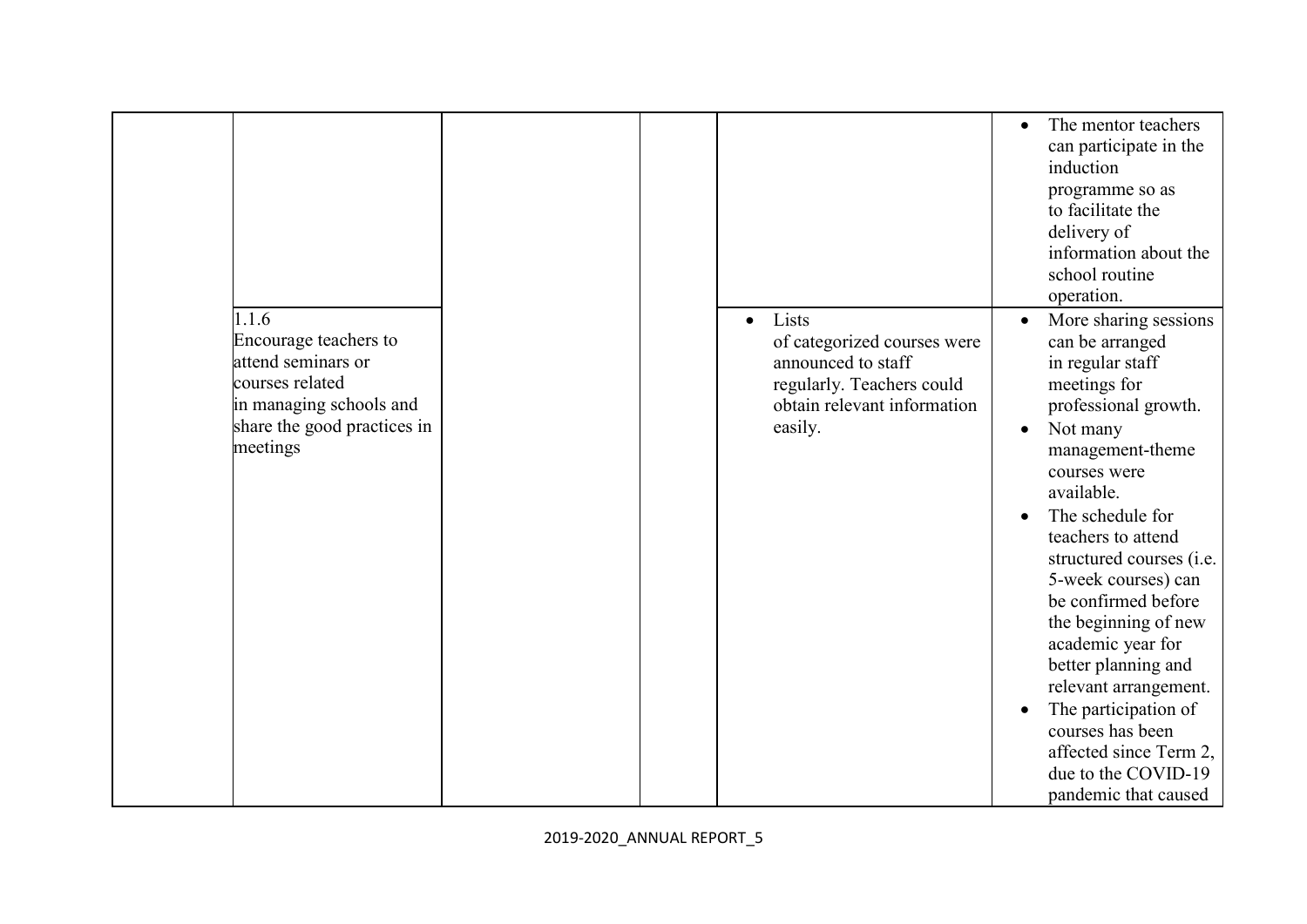|                                                                                                 |                                                                                                                                                                                     |                                                                                                                                                                |               |                                                                                                                                                                                                                                                                                                                                                                               | the cancellation or<br>postponement of most<br>courses.                                                                                                                      |
|-------------------------------------------------------------------------------------------------|-------------------------------------------------------------------------------------------------------------------------------------------------------------------------------------|----------------------------------------------------------------------------------------------------------------------------------------------------------------|---------------|-------------------------------------------------------------------------------------------------------------------------------------------------------------------------------------------------------------------------------------------------------------------------------------------------------------------------------------------------------------------------------|------------------------------------------------------------------------------------------------------------------------------------------------------------------------------|
| 1.2<br>professional<br>capacity of<br>teachers in<br>school planning<br>and self-<br>evaluation | 1.2.1<br>To enhance the Encourage teachers to<br>participate in professional<br>development activities                                                                              | Sharing sessions are<br>conducted and 65% of<br>teachers agree that the<br>review meeting can<br>enhance their planning<br>skills.<br>65% of teachers can show | Whole<br>Year | Lists<br>$\bullet$<br>of categorized courses were<br>announced to staff regularly.<br>Staff were able encourage<br>teachers to attain suitable<br>and updated information.<br>More teachers actively apply<br>for seminars of their areas<br>concerned.<br>The annual subsidy can<br>encourage teachers to attend<br>short-term course such as<br>certified first-aid course. | The participation of<br>courses has been<br>affected since Term 2,<br>due to the COVID-19<br>pandemic that caused<br>the cancellation or<br>postponement of most<br>courses. |
|                                                                                                 | 1.2.2<br>Hold meetings and training school planning<br>to strengthen the abilities<br>of staff to conduct self-<br>evaluation and draw up<br>strategic plans on different<br>levels | improvement in their<br>65% of the teachers agree<br>that their self-evaluation<br>has improved.<br>Professional capacity of<br>teachers is strengthened.      |               | Adequate preparation and<br>planning have been done<br>before conducting discussion<br>and meetings.<br>The induction programme<br>was suitably arranged in late<br>August to train the new staff<br>effectively with positive<br>feedback.                                                                                                                                   | More diversified<br>workshops and guest<br>speakers can be<br>arranged for the<br>Professional<br>development days to<br>enrich the professional<br>growth.                  |
|                                                                                                 | 1.2.3<br>Promote experience<br>sharing among teachers on<br>how to provide / design<br>quality planning to enrich                                                                   |                                                                                                                                                                |               | Relevant professional<br>$\bullet$<br>development talk was<br>arranged to help all staff<br>understand the school<br>development direction and                                                                                                                                                                                                                                | Teachers of all levels<br>can be invited to share<br>the opinions in general<br>staff meetings.                                                                              |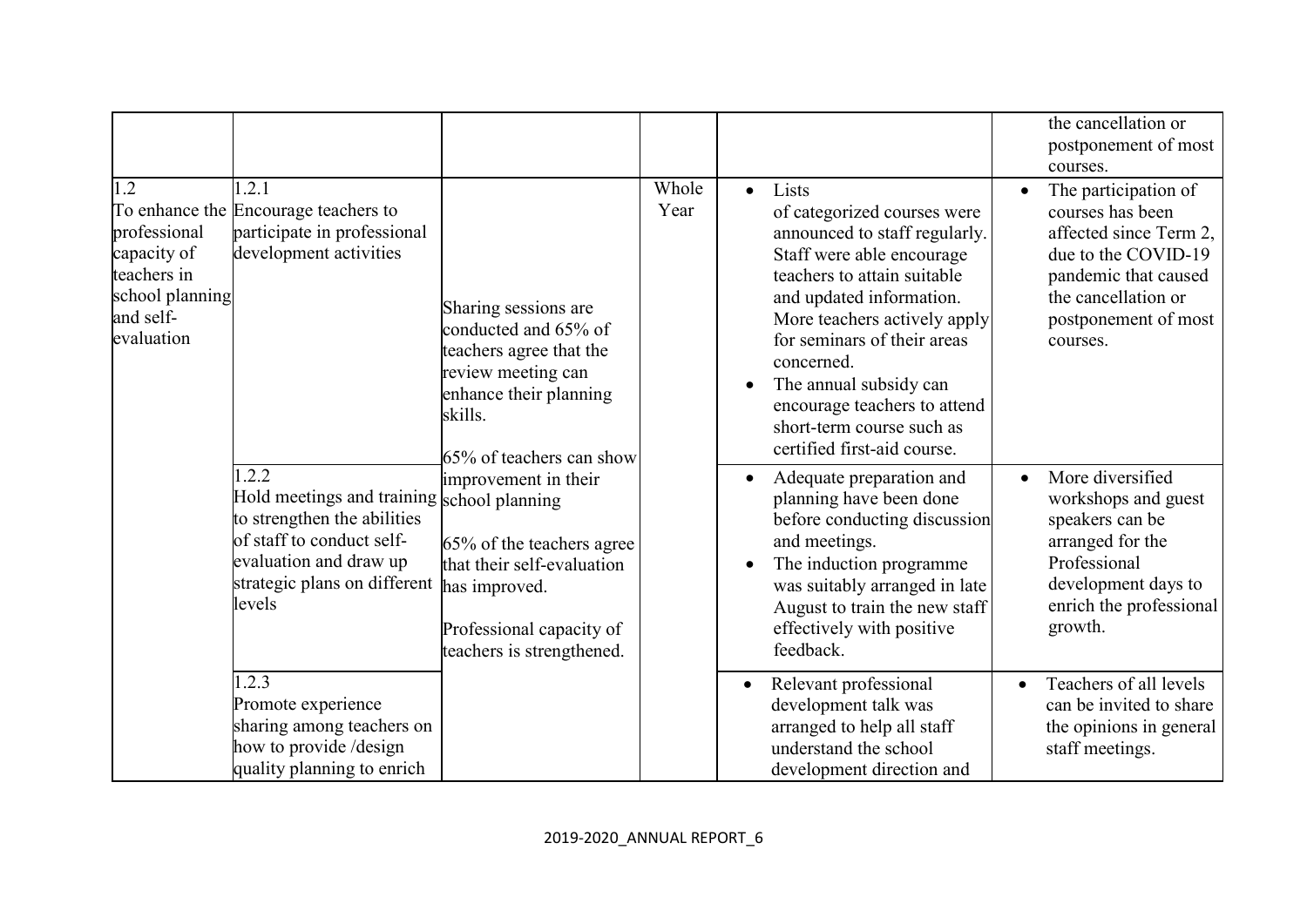| school's growth and<br>students' learning                                                                          |               | the target on students'<br>learning and growth.<br>Regular sharing sessions<br>have been arranged in every<br>subject panel meeting.                                                                                                                                                                                                                |                                                                                                                                                                                                                                                                                                                                                                                                                                                  |
|--------------------------------------------------------------------------------------------------------------------|---------------|-----------------------------------------------------------------------------------------------------------------------------------------------------------------------------------------------------------------------------------------------------------------------------------------------------------------------------------------------------|--------------------------------------------------------------------------------------------------------------------------------------------------------------------------------------------------------------------------------------------------------------------------------------------------------------------------------------------------------------------------------------------------------------------------------------------------|
| 1.2.4<br>Deepen teachers'<br>understanding of self-<br>evaluation and<br>planning through<br>professional training | Whole<br>Year | Relevant professional<br>training sections were<br>arranged, and all teachers<br>were involved in the<br>discussion and evaluation in<br>their functional groups. The<br>sharing sessions of different<br>work groups to all staff have<br>deepened teachers'<br>understanding in self-<br>evaluation and planning in<br>the whole-school approach. | The previous higher<br>$\bullet$<br>mobility of teaching<br>staff in certain core<br>subjects hinder the<br>effectiveness and<br>accomplishment in the<br>work planning and the<br>progress. More<br>monitoring and<br>guidance can be given<br>to enhance self-<br>evaluation and gain<br>improvement.<br>The evaluation results<br>can be analysed much<br>deeply and extensively<br>for more<br>comprehensive<br>planning and<br>improvement. |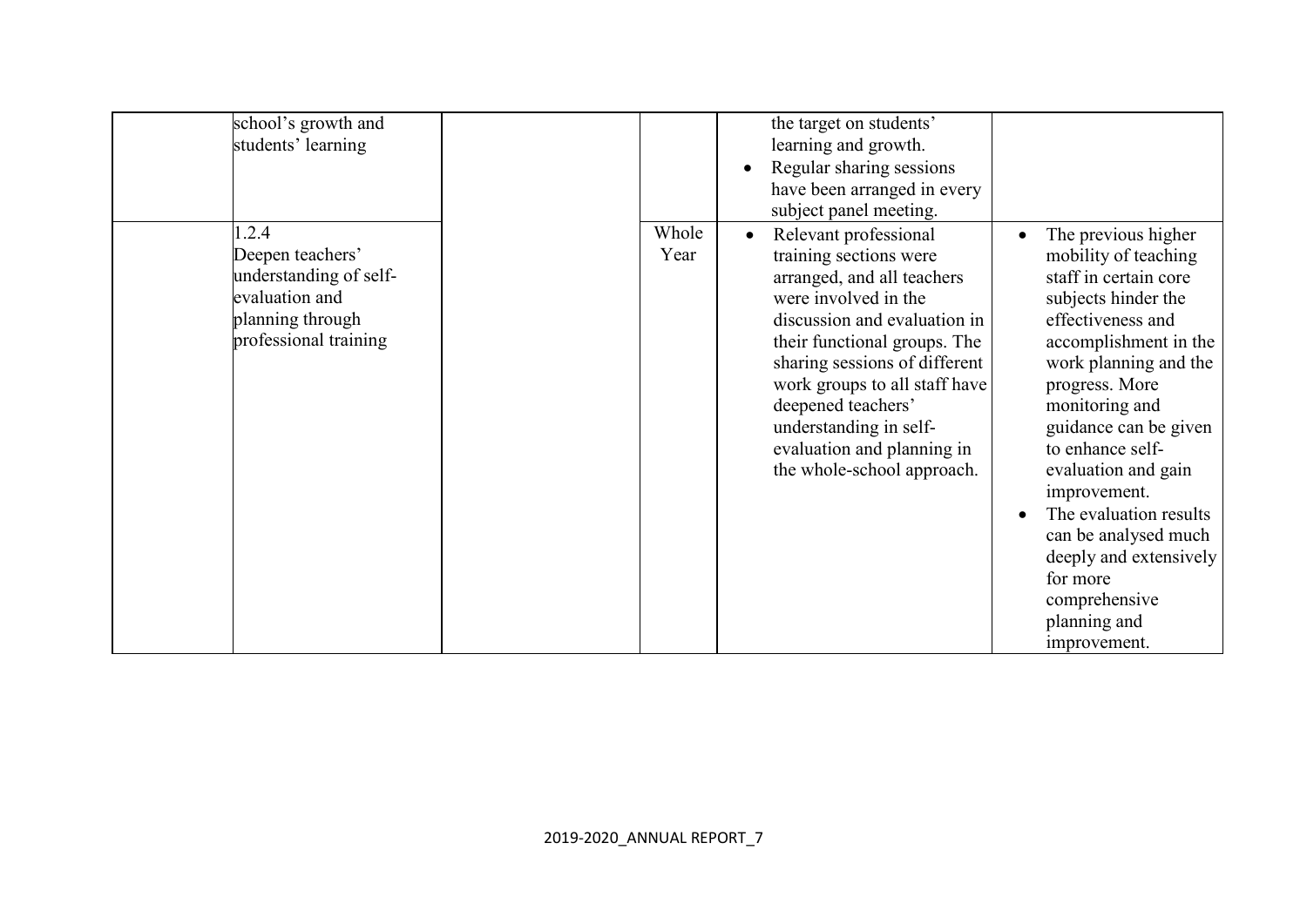| <b>Targets</b><br>(Intended<br><b>Outcome</b> )                                                        | <b>Strategies</b>                                                                                                                                                                  | <b>Success Criteria</b>                                                                                                                                                                                                                          | <b>Time</b><br><b>Scale</b> | <b>Achievements</b>                                                                                                                                                                                                                                                                                                                                                                                                                                                                                                                                                                                                                                                                               | <b>Reflection</b><br>(Suggestions for<br>improvement)                                                                                                                                                                                                                                                                                   |
|--------------------------------------------------------------------------------------------------------|------------------------------------------------------------------------------------------------------------------------------------------------------------------------------------|--------------------------------------------------------------------------------------------------------------------------------------------------------------------------------------------------------------------------------------------------|-----------------------------|---------------------------------------------------------------------------------------------------------------------------------------------------------------------------------------------------------------------------------------------------------------------------------------------------------------------------------------------------------------------------------------------------------------------------------------------------------------------------------------------------------------------------------------------------------------------------------------------------------------------------------------------------------------------------------------------------|-----------------------------------------------------------------------------------------------------------------------------------------------------------------------------------------------------------------------------------------------------------------------------------------------------------------------------------------|
| $\overline{2.1}$<br>Equip<br>teachers<br>with skills<br>d monitor<br>students'<br>learning<br>progress | 2.1.1<br>Conduct training<br>for<br>subject panels to<br>and strategies identify students'<br>to analyze an learning needs,<br>plan their work<br>and set learning<br>expectations | 65% of teachers agree that the<br>$\bullet$<br>sharing and training can<br>enhance their skills and<br>strategies required<br>in monitoring students'<br>learning progress<br>Professional capacity of<br>$\bullet$<br>teachers is strengthened. | Whole<br>year               | <b>Experienced teachers</b><br>$\bullet$<br>share their experiences on<br>how to identify student's<br>learning needs and<br>monitor their learning<br>progress in CLP and<br>subject meetings<br>About 85% of the teachers<br>agree that the sharing and<br>training can enhance their<br>skills and strategies<br>required in monitoring<br>students' learning<br>progress. (school-based<br>survey)<br>About 88% of teachers<br>$\bullet$<br>reveal that they often help<br>their students to review<br>their learning performance<br>and progress. (SHS)<br>About 77% of students<br>reveal that their teachers<br>often tell them about their<br>progress and problems in<br>learning. (SHS) | External workshops<br>$\bullet$<br>need to be provided for<br>teachers on how to<br>identify students'<br>learning needs and<br>monitor their learning<br>progress<br>More sharing on<br>$\bullet$<br>identifying students'<br>learning needs and<br>monitoring their<br>learning progress can be<br>done in GSM or subject<br>meetings |

## **2) Improve the effectiveness of learning and teaching and develop students' self-learning ability**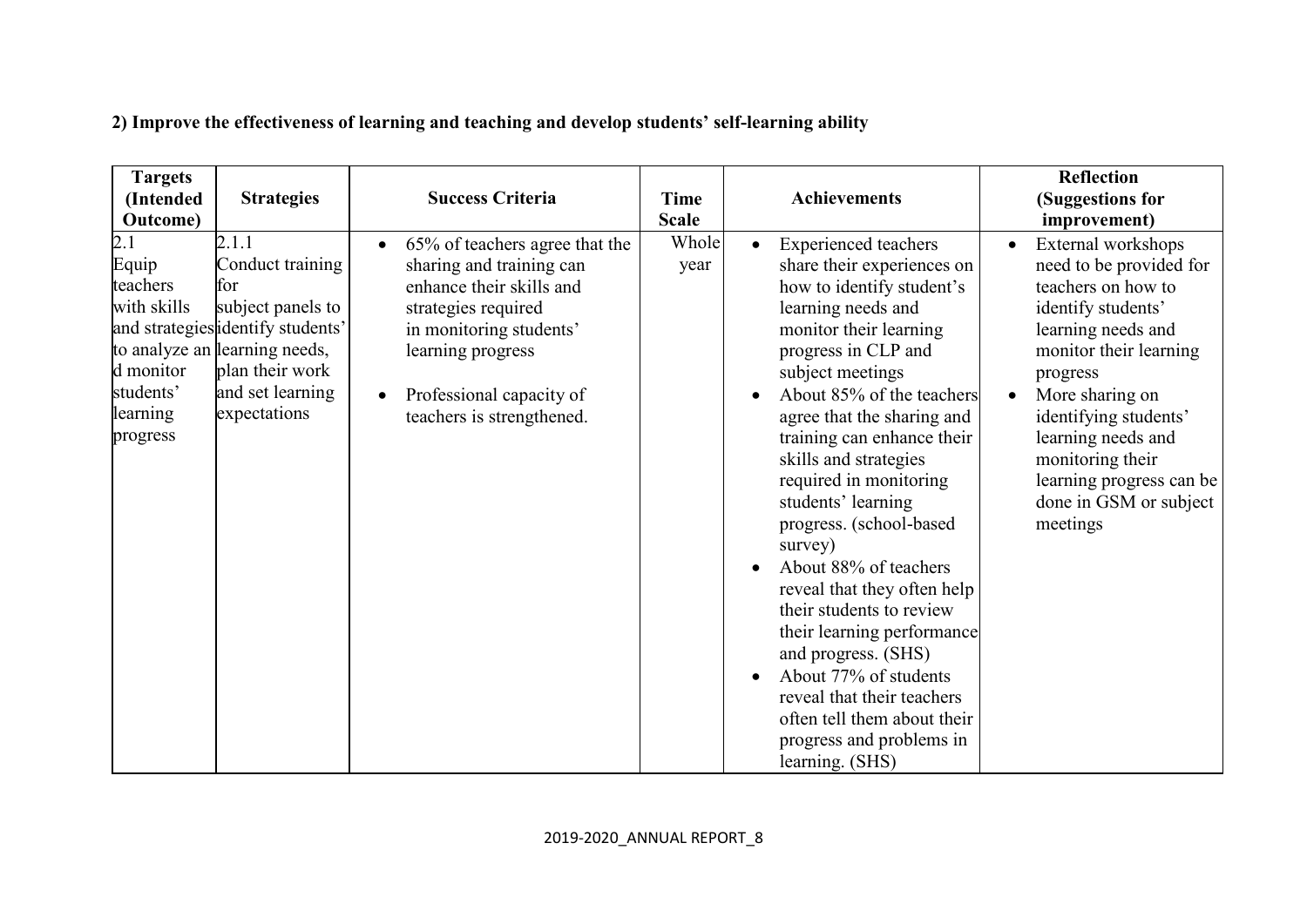|                                                                                                        | SEN adaptation meeting<br>$\bullet$<br>with Ed Psy in October.<br>Chinese teachers attended<br>a PD training workshop<br>for "Tiered Instruction"<br>More teachers attended<br>SEN workshops<br>Teachers have tried to<br>formulate individual<br>learning plans for less<br>able Ss in Term 1                                                                                                                                                                                                                                                                                                                                                                                                                                                                                             |
|--------------------------------------------------------------------------------------------------------|--------------------------------------------------------------------------------------------------------------------------------------------------------------------------------------------------------------------------------------------------------------------------------------------------------------------------------------------------------------------------------------------------------------------------------------------------------------------------------------------------------------------------------------------------------------------------------------------------------------------------------------------------------------------------------------------------------------------------------------------------------------------------------------------|
| 2.1.2<br>Use multiple<br>learning<br>platforms to<br>enhance learning<br>and teaching<br>effectiveness | Dr. Shiu's sharing about<br>identifying students'<br>learning needs and<br>keeping track of their<br>learning progress on PD<br>day<br>Teachers learn to use<br>An e-learning platform<br>$\bullet$<br>can be focused on in<br>multiple e-learning<br>platforms include online<br>each subject to help<br>lessons and worksheets,<br>monitor students'<br>Seesaw, Nearpod,<br>learning progress<br>Kahoot, Plickers and<br>Sharing about the<br>google form to monitor or<br>applications of multiple<br>analyze students' learning<br>e-Learning platforms in<br>real lesson environment<br>progress<br>More than 95% of the<br>can be done in GSM or<br>teachers agree that the<br>subject meetings<br>multiple e-Learning<br>platforms like Seesaw,<br>Nearpod,<br>Kahoot, Plickers and |
| 2019-2020 ANNUAL REPORT 9                                                                              |                                                                                                                                                                                                                                                                                                                                                                                                                                                                                                                                                                                                                                                                                                                                                                                            |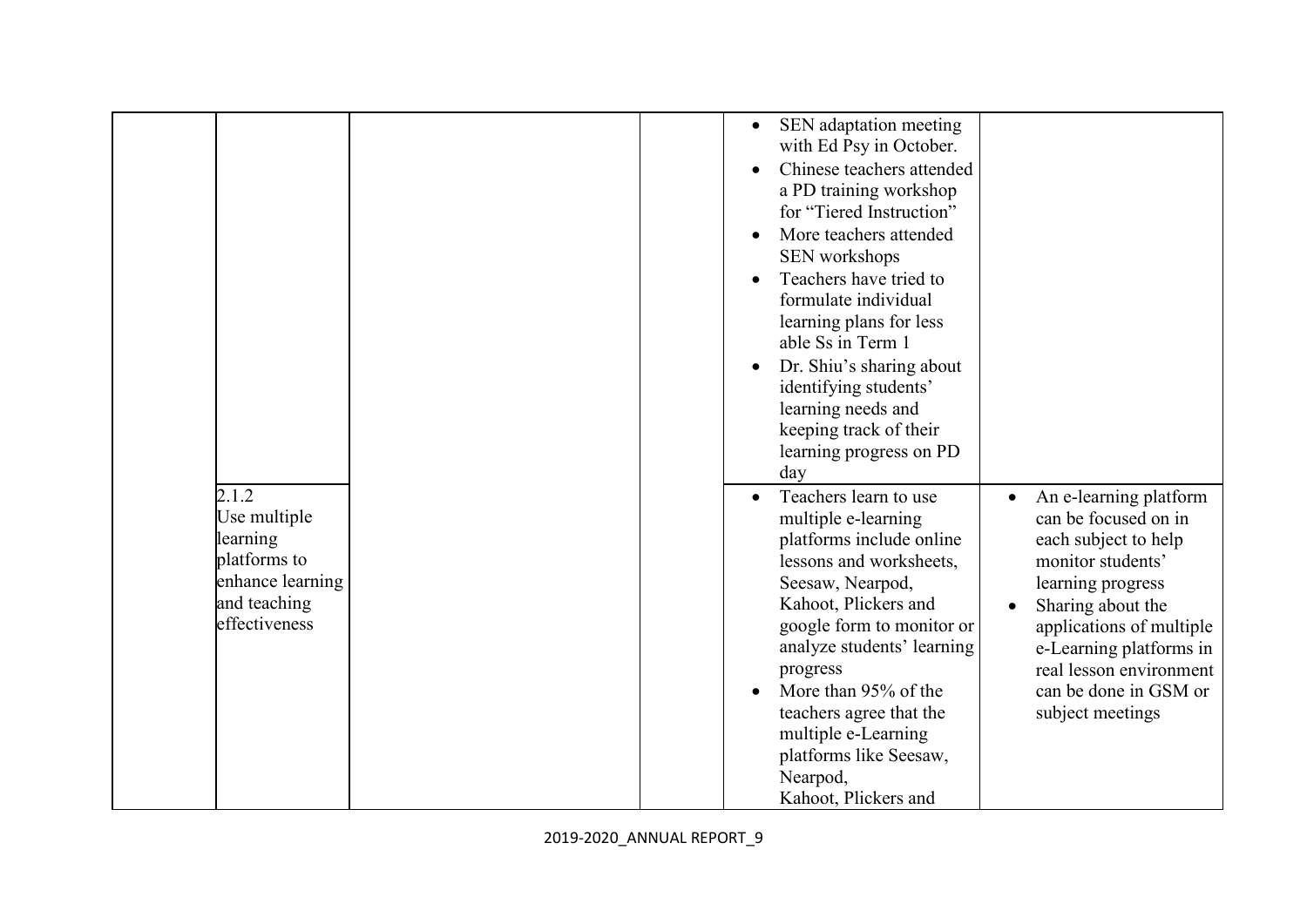|                                                                                      |                                                                                                                                                                                                                               |                                                                                                                                                                                                                                                                                                                                                                                                              |               | Google Form can enhance<br>their capacity in<br>monitoring<br>or analysing their<br>students' learning progress<br>in the lessons (school-<br>based survey)<br>Teachers learn to<br>use Power Lesson to keep<br>track of students' learning<br>progress by using pre-<br>lesson, while-lesson and<br>post-lesson teaching<br>strategies                                                                                   |                                                                                                                                                                                                                                                                                                                                                                              |
|--------------------------------------------------------------------------------------|-------------------------------------------------------------------------------------------------------------------------------------------------------------------------------------------------------------------------------|--------------------------------------------------------------------------------------------------------------------------------------------------------------------------------------------------------------------------------------------------------------------------------------------------------------------------------------------------------------------------------------------------------------|---------------|---------------------------------------------------------------------------------------------------------------------------------------------------------------------------------------------------------------------------------------------------------------------------------------------------------------------------------------------------------------------------------------------------------------------------|------------------------------------------------------------------------------------------------------------------------------------------------------------------------------------------------------------------------------------------------------------------------------------------------------------------------------------------------------------------------------|
| 2.2<br>Equip<br>teachers<br>with the<br>motivate<br>students<br>to learn<br>actively | 2.2.1<br>Provide<br>professional<br>seminars or<br>skills that workshops for<br>teachers to learn<br>about the<br>strategies,<br>pedagogies on<br>developing<br>students'<br>initiative to take<br>an active<br>learning role | Teachers' feedback from<br>various seminars and<br>workshops on enhancing self-<br>motivation of students'<br>learning is positive.<br>75% of teachers agree that<br>their teaching skills on<br>motivating students to learn<br>actively have improved.<br>75% of teachers have tried to<br>apply pre-task and note taking<br>teaching strategies and have<br>made evaluation among their<br>panel members. | Whole<br>year | Subject meetings and<br>$\bullet$<br>GSM sharing on how to<br>enhance students' learning<br>motivation through<br>various e-learning<br>platforms or doing pre-<br>tasks<br>More than 90% of<br>teachers agree that the<br>sharing in subject<br>meetings and GSMs about<br>using e-learning platforms<br>and doing pre-tasks are<br>useful in enhancing<br>students' initiative in<br>learning. (school-based<br>survey) | About 70% of teachers<br>have not attended any<br>seminars or workshops<br>about self-learning in<br>2019-20. (school-based<br>survey)<br>Contrasting to teachers'<br>view, only 64% of<br>students reveal that their<br>teachers often make<br>them inquire<br>into/investigate<br>different issues in<br>lessons (SHS). A more<br>student-centered<br>approach may need to |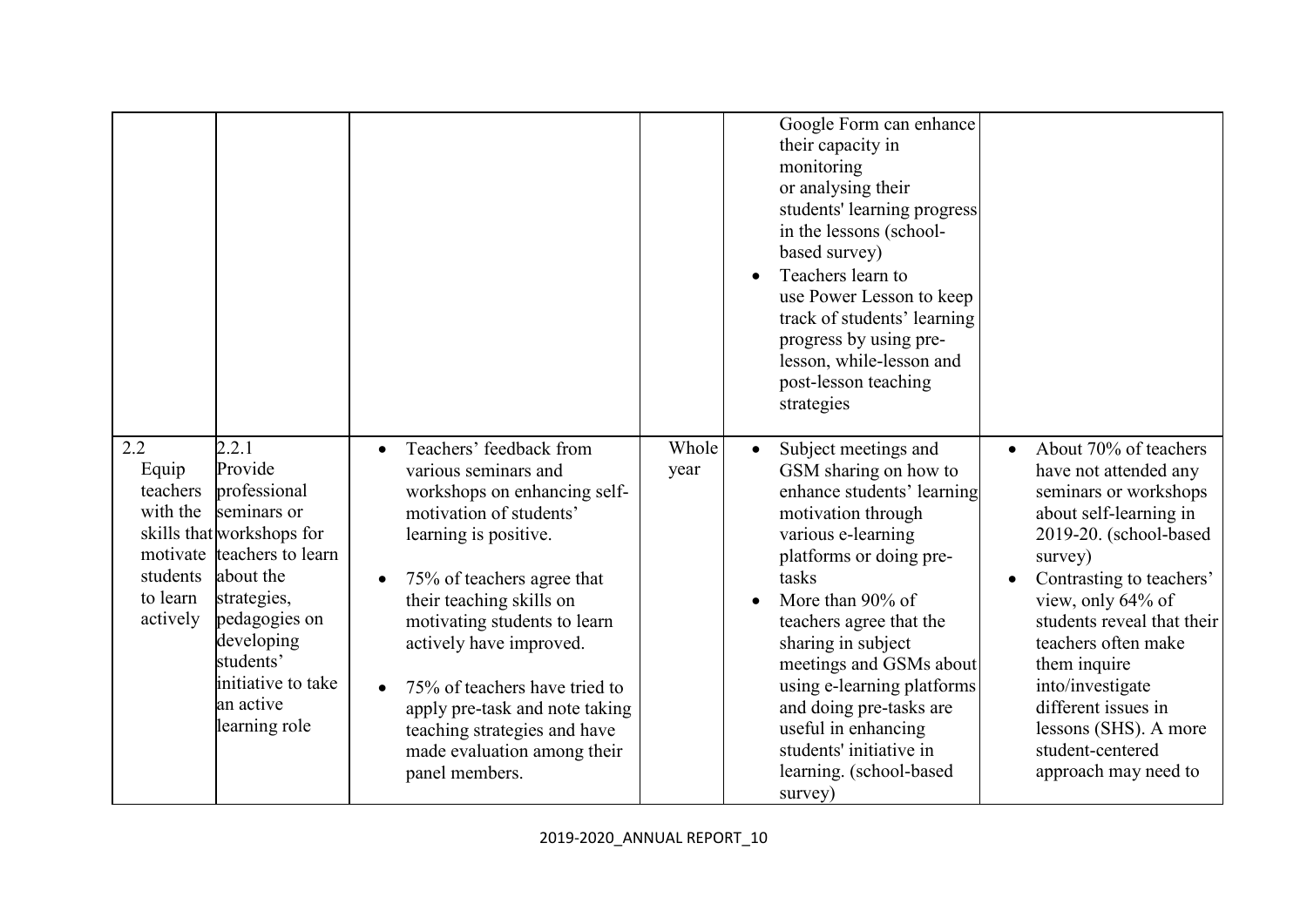| 70% of teachers have attended<br>seminars/workshops and<br>conducted peer learning<br>activities about self-learning<br>such as pre-task and note<br>taking | More than 90% of<br>$\bullet$<br>teachers reveal that they<br>often engage their<br>students in active inquiry<br>and construction of<br>knowledge in lessons.<br>(SHS)<br>APASO's<br>$\bullet$<br>subscale performance in A<br>cademic Initiation is<br>above HK schools'<br>average:<br>3.03 (DeliaMK)<br>2.92 (HK Schools)<br><b>External STEM</b><br>$\bullet$<br>workshops for some<br>teachers to learn about the<br>pedagogies and strategies<br>on developing students'<br>initiative in learning<br>through STEM education<br>Ms. SC Chu has been<br>$\bullet$<br>sending out lists of EDB<br>training courses and<br>seminars to teachers<br>regularly. Many of them<br>are related to enhancing<br>students' learning<br>motivation and self-<br>learning | be adopted by<br>teachers in the lessons.<br>External workshops<br>about self-learning or<br>enhancing students'<br>learning motivation<br>need to be provided<br>Guest speaker(s) should<br>be invited to share the<br>effective pre-task<br>strategies with teachers<br>Strategic planning is<br>needed regarding the<br>staff development.<br>Priority should be given<br>to training courses<br>related to self-learning<br>or motivating students to<br>learn. |
|-------------------------------------------------------------------------------------------------------------------------------------------------------------|----------------------------------------------------------------------------------------------------------------------------------------------------------------------------------------------------------------------------------------------------------------------------------------------------------------------------------------------------------------------------------------------------------------------------------------------------------------------------------------------------------------------------------------------------------------------------------------------------------------------------------------------------------------------------------------------------------------------------------------------------------------------|---------------------------------------------------------------------------------------------------------------------------------------------------------------------------------------------------------------------------------------------------------------------------------------------------------------------------------------------------------------------------------------------------------------------------------------------------------------------|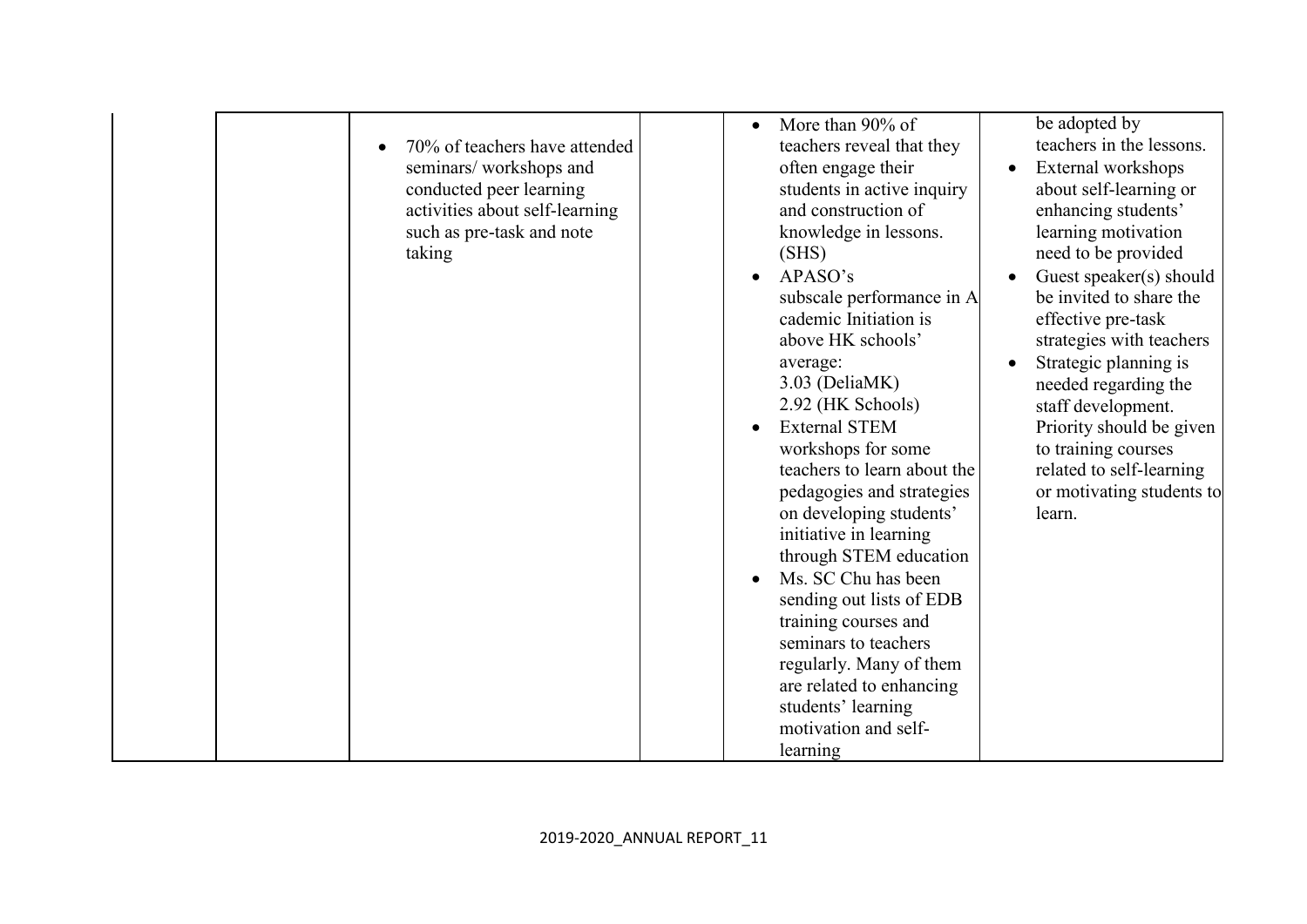| 2.2.2              | All teachers learnt how to<br>About 15% of             |
|--------------------|--------------------------------------------------------|
| Learn to use pre-  | teachers seldom evaluat<br>design pre-task and note    |
| task and note      | taking activities through<br>e the pre-task and note   |
| taking to activate | collaboration in CLP, peer                             |
| learners'          | taking teaching                                        |
| schema             | lesson observations and<br>strategies with their       |
|                    | subject panel meetings<br>level teachers. (school-     |
|                    | based survey)<br>About 85% of teachers                 |
|                    | agree that their skills on<br>Teachers need to reflect |
|                    | designing and<br>on their pre-task and                 |
|                    | implementing pre-task<br>note taking strategies in     |
|                    | their next CLP<br>and note taking activities           |
|                    | have improved through                                  |
|                    | the collaborative learning                             |
|                    | in CLPs, peer lesson                                   |
|                    | observations and subject                               |
|                    | meetings. (school-                                     |
|                    | based survey)                                          |
|                    | About 95% of                                           |
|                    | teachers have applied pre-                             |
|                    | task and note taking                                   |
|                    | strategies in their teaching                           |
|                    | on a regular                                           |
|                    | basis. (school-based                                   |
|                    | survey)                                                |
|                    | About 33% of teachers                                  |
|                    | always or usually evaluate                             |
|                    | the pre-task and note                                  |
|                    | taking teaching strategies                             |
|                    | with their level                                       |
|                    | teachers while about 50%                               |
|                    | of teachers sometimes do                               |
|                    |                                                        |
|                    | so. (school-based survey)                              |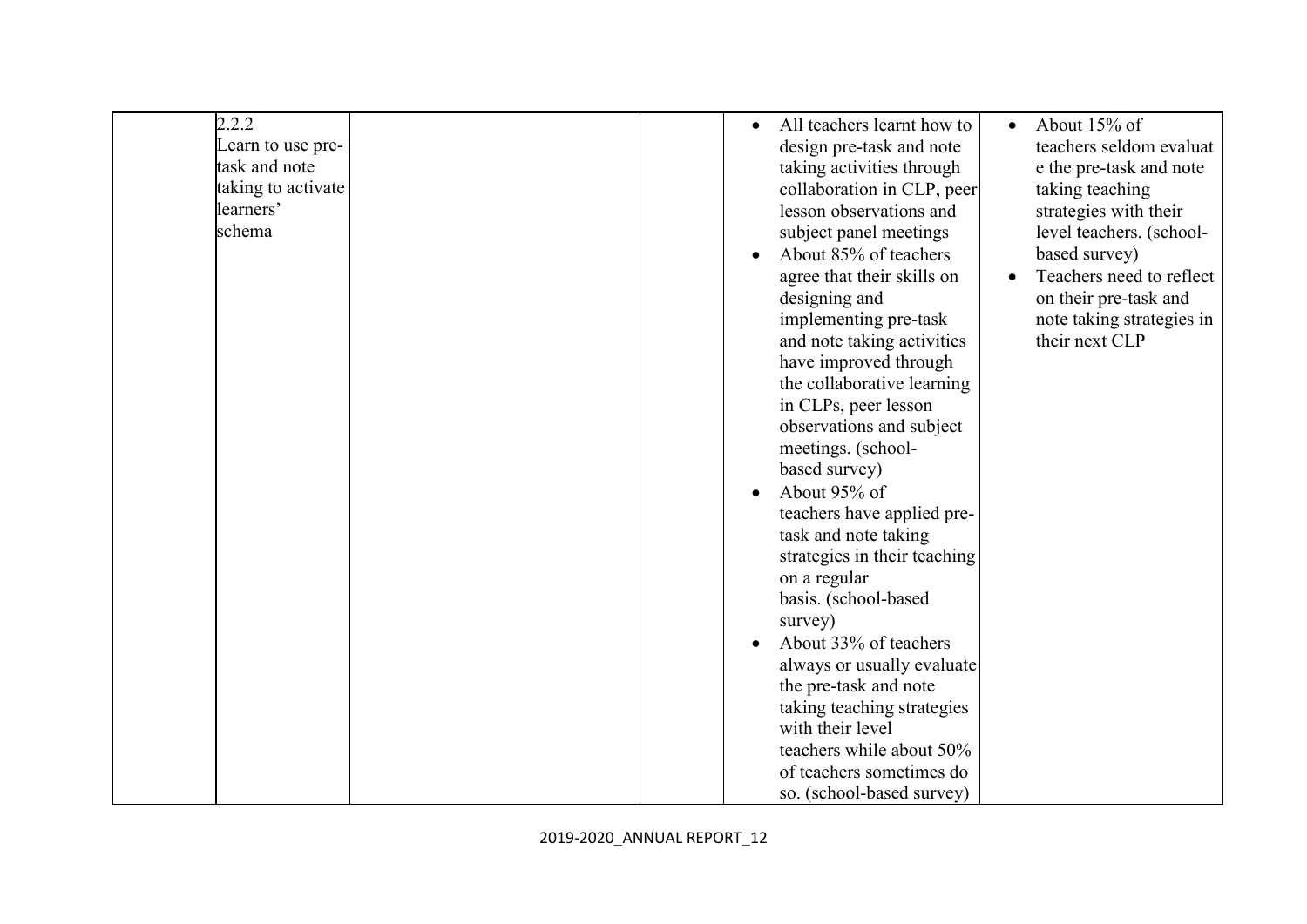|                                                                                    | 2.2.3<br>Promote<br>collaborative<br>learning among<br>teachers by<br>inviting subject<br>panels to share<br>their effective<br>strategies in<br>applying pre-<br>lesson tasks and<br>their<br>effectiveness in<br>the classroom in<br>a staff meeting |                                                                                                                   |               | Teachers shared their<br>$\bullet$<br>effective pre-task<br>strategies in Term 2 and<br>Term 3 subject panel<br>meetings                                          | To facilitate<br>$\bullet$<br>collaborative learning<br>among teachers,<br>teachers can be arranged<br>a fixed time within the<br>personal time-table for<br>conducting CLPs<br>To review CLP<br>$\bullet$<br>documents about pre-<br>task strategies done by<br>level Ts of last year |
|------------------------------------------------------------------------------------|--------------------------------------------------------------------------------------------------------------------------------------------------------------------------------------------------------------------------------------------------------|-------------------------------------------------------------------------------------------------------------------|---------------|-------------------------------------------------------------------------------------------------------------------------------------------------------------------|----------------------------------------------------------------------------------------------------------------------------------------------------------------------------------------------------------------------------------------------------------------------------------------|
|                                                                                    | 2.2.4<br>Conduct the<br>class observation<br>focusing on pre-<br>task and note<br>taking skills of<br>students                                                                                                                                         |                                                                                                                   |               | All teachers focused on<br>$\bullet$<br>exploring pre-task and<br>note-taking in both peer<br>lesson observation and<br>lesson observation<br>for appraisal       | Align peer lesson<br>$\bullet$<br>observation with CLP                                                                                                                                                                                                                                 |
| $\overline{2.3}$<br>Students can<br>role in<br>planning,<br>collecting<br>relevant | 2.3.1<br>Develop<br>take an activestudents' ability<br>to complete pre-<br>lesson tasks and<br>taking notes and<br>provide plenty of                                                                                                                   | 70% of students agree that<br>their lessons are structured<br>with various kinds of self-<br>learning activities. | Whole<br>year | More than 90% of<br>$\bullet$<br>teachers reveal that they<br>often teach their<br>students self-learning<br>strategies, such as doing<br>pre-lesson preparation, | Only about 50% of<br>$\bullet$<br>the students reveal that<br>they are able<br>to apply self-learning<br>strategies, such as doing<br>pre-lesson preparation,<br>using concept maps and                                                                                                |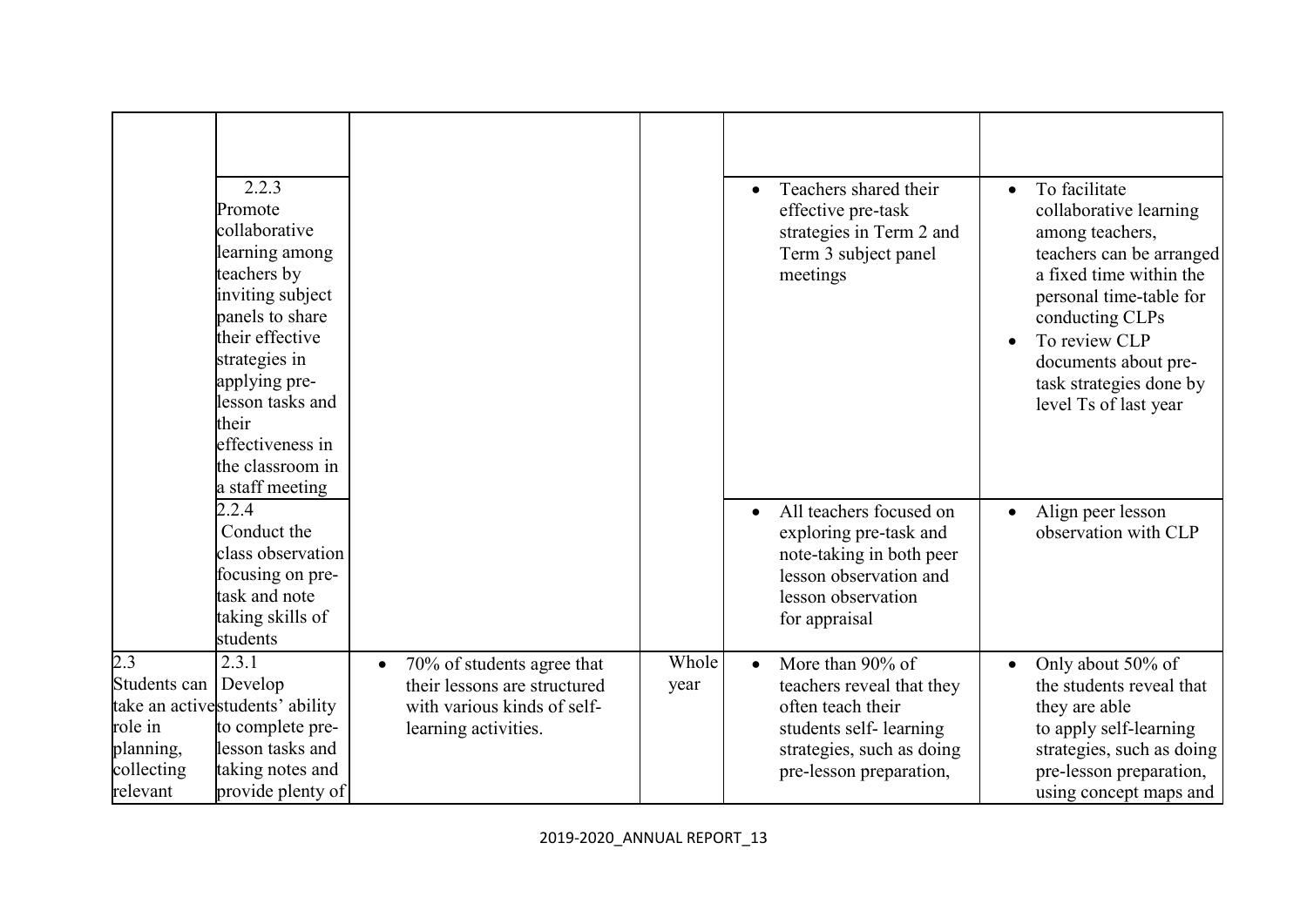| opportunities for<br>information,<br>online resources.                                                    |                           |
|-----------------------------------------------------------------------------------------------------------|---------------------------|
| using concept maps and<br>65% of students can highlight<br>$\bullet$                                      |                           |
| students to do<br>online resources. (SHS)<br>Teachers need<br>expressing,<br>the keywords in reading      |                           |
| summarizing pre-lesson<br>to continue to let<br>About 76% of students<br>passages/ instructions and take  |                           |
| their ideas as preparation by<br>students get familiar<br>notes in class.<br>reveal that teachers often   |                           |
| with the uses and<br>well as<br>applying<br>provide them with                                             |                           |
| different pre-task<br>evaluating<br>guidance in self-learning<br>60% of students reveal that<br>$\bullet$ | benefits of various self- |
| their learning skills<br>strategies. (SHS)<br>learning<br>their self-directed learning                    |                           |
| progressively<br>strategies. (SHS)<br>skills have been enhanced.<br>Most students can                     |                           |
| More scaffolding is<br>complete the pre-task<br>$\bullet$                                                 |                           |
| assigned in each<br>50% of students reveal that                                                           | needed when assigning     |
| pre-tasks to students.<br>chapter/unit and take<br>they set goals for their studies.                      |                           |
| notes with teachers'<br>For                                                                               |                           |
| guidance in different<br>instance, students may<br>50% of students reveal that                            |                           |
| subjects                                                                                                  | not know where or what    |
| they do lesson preparation<br>to look for when<br>More than 85% of<br>works.                              |                           |
| collecting relevant<br>teachers think that                                                                |                           |
| information. Teachers                                                                                     |                           |
| students can meet their<br>55% of students can receive                                                    | are suggested to specify  |
| expectation in doing the<br>the awards                                                                    |                           |
| the web page or<br>pre-task activities                                                                    |                           |
| video while providing<br>assigned. (school-based<br>50% of students agree that                            |                           |
| some guided<br>survey)<br>their academic performances h                                                   |                           |
| Senior students perform<br>ave improved                                                                   | questions for Ss to look  |
| into.<br>well in doing mind map.                                                                          |                           |
| Tight schedule of<br>$\bullet$                                                                            |                           |
|                                                                                                           | syllabus to do pre-task/  |
|                                                                                                           | note-taking activities in |
| each chapter/unit                                                                                         |                           |
|                                                                                                           |                           |
| 2.3.2<br>Most students can take<br>Only 45% of teachers<br>$\bullet$<br>$\bullet$                         |                           |
| Enable<br>notes with sufficient                                                                           | agree that their students |
| students to<br>scaffolding provided by<br>can take notes by                                               |                           |
| organize,<br>themselves to identify                                                                       |                           |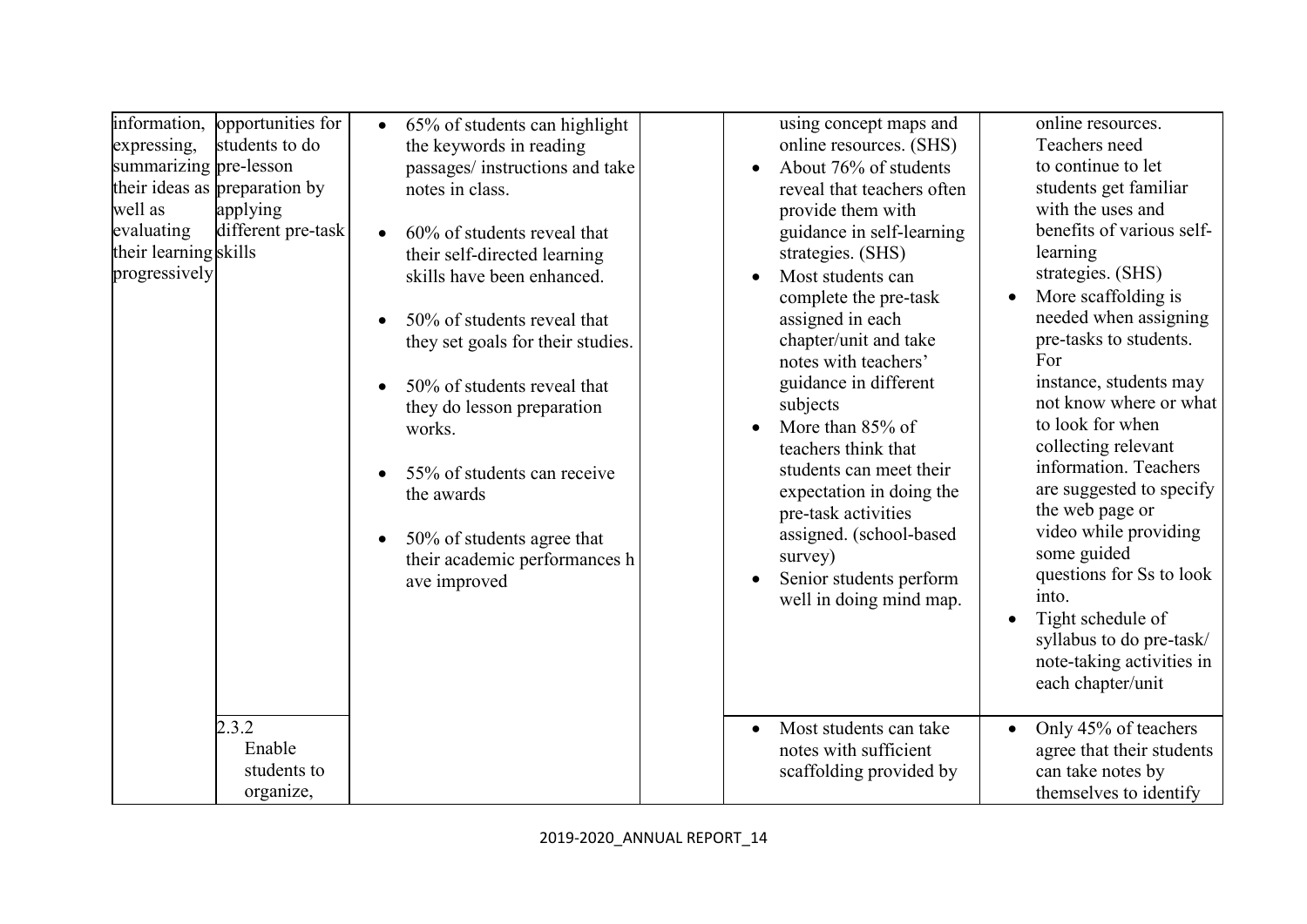| summarize          | teachers in different      | and summarize                      |
|--------------------|----------------------------|------------------------------------|
| and                | subjects                   | main ideas. (school-               |
| consolidate        | About 80% of teachers      | based survey)                      |
| their key          | agree that students can    | Specific graphic<br>$\bullet$      |
| concepts by        | highlight the keywords in  | organizers can be                  |
| applying           | reading texts or           | focused on in each                 |
| diversified        | instructions by            | subject to help develop            |
| note taking        | themselves. (school-based) | students' note taking              |
| skills such as     | survey)                    | ability                            |
| using mind         | Senior students perform    | More guidance is                   |
| maps,              | well in doing mind map.    | needed for junior                  |
| pictures,          |                            | students to take notes             |
| tables and         |                            | using mind map.                    |
| diagrams           |                            | Highlighting keywords              |
|                    |                            | are suggested as a                 |
|                    |                            | question format.                   |
|                    |                            |                                    |
| 2.3.3              | More than 85% of           | About 68% of students<br>$\bullet$ |
| Provide plenty     | teachers think that they   | reveal that they often             |
| of opportunities   | have provided in-depth     | review their learning              |
| for students to    | immediate feedback to      | based on their exam                |
| receive            | enhance students'          | results and teachers'              |
| immediate          | learning. (school-based    | comments on their                  |
| feedback from      | survey)                    | performance in                     |
| teachers and       | Project Learning, VA,      | assignments and in                 |
| peers for          | Putonghua and English      | class. (SHS) More                  |
| carrying out self- | process writing have       | opportunities for giving           |
| evaluation         | instilled self/peer        | feedback by teachers               |
|                    | evaluation element in the  | need to be provided to             |
|                    | relevant curriculum        | achieve Assessment for             |
|                    |                            | Learning (AfL).                    |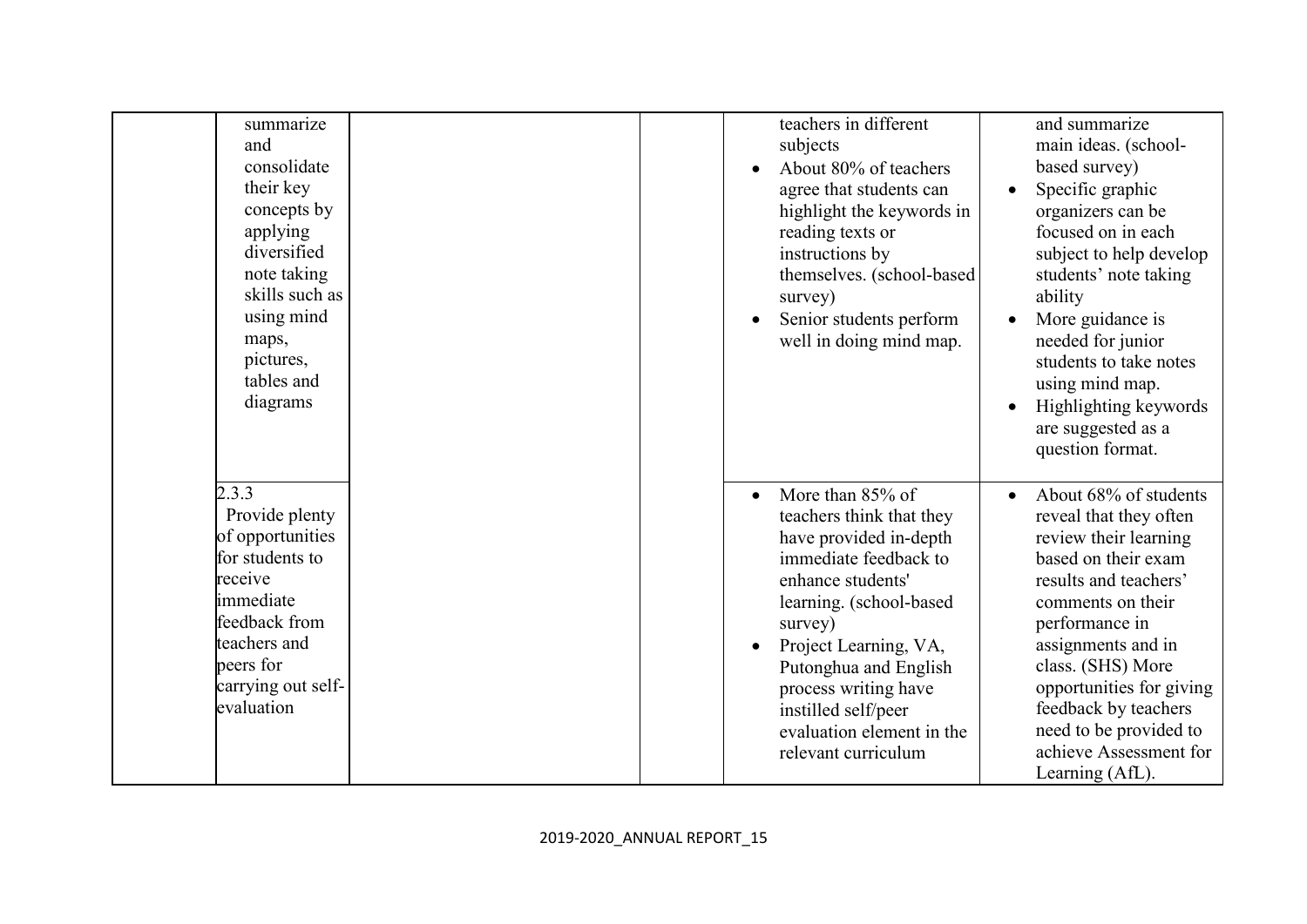|                                    |  |                                      | Some teachers'<br>$\bullet$<br>feedback is superficial<br>which is unable to<br>enhance students'<br>learning during class<br>observation<br>Immediate feedback is<br>$\bullet$<br>missing by some<br>teachers after checking<br>students' understanding<br>e.g. Kahoot during class<br>observation<br>More extensive<br>$\bullet$<br>teachers' or peer<br>evaluation need to be<br>conducted in all<br>subjects<br>Simplified self/ peer<br>evaluation form for<br>junior students.<br>Tight schedule of<br>$\bullet$<br>syllabus to do peer<br>evaluation in each<br>chapter/unit<br>Feedback can be written<br>$\bullet$<br>or oral |
|------------------------------------|--|--------------------------------------|----------------------------------------------------------------------------------------------------------------------------------------------------------------------------------------------------------------------------------------------------------------------------------------------------------------------------------------------------------------------------------------------------------------------------------------------------------------------------------------------------------------------------------------------------------------------------------------------------------------------------------------|
| 2.3.4                              |  | A cross-subject project<br>$\bullet$ | Unable to evaluate the<br>$\bullet$                                                                                                                                                                                                                                                                                                                                                                                                                                                                                                                                                                                                    |
| Enable students                    |  | learning for developing              | effectiveness due to                                                                                                                                                                                                                                                                                                                                                                                                                                                                                                                                                                                                                   |
| to carry out                       |  | Ss' generic skills which             | school suspension                                                                                                                                                                                                                                                                                                                                                                                                                                                                                                                                                                                                                      |
| inquiry learning<br>through cross- |  | include self-learning has            |                                                                                                                                                                                                                                                                                                                                                                                                                                                                                                                                                                                                                                        |
|                                    |  | been implemented this                |                                                                                                                                                                                                                                                                                                                                                                                                                                                                                                                                                                                                                                        |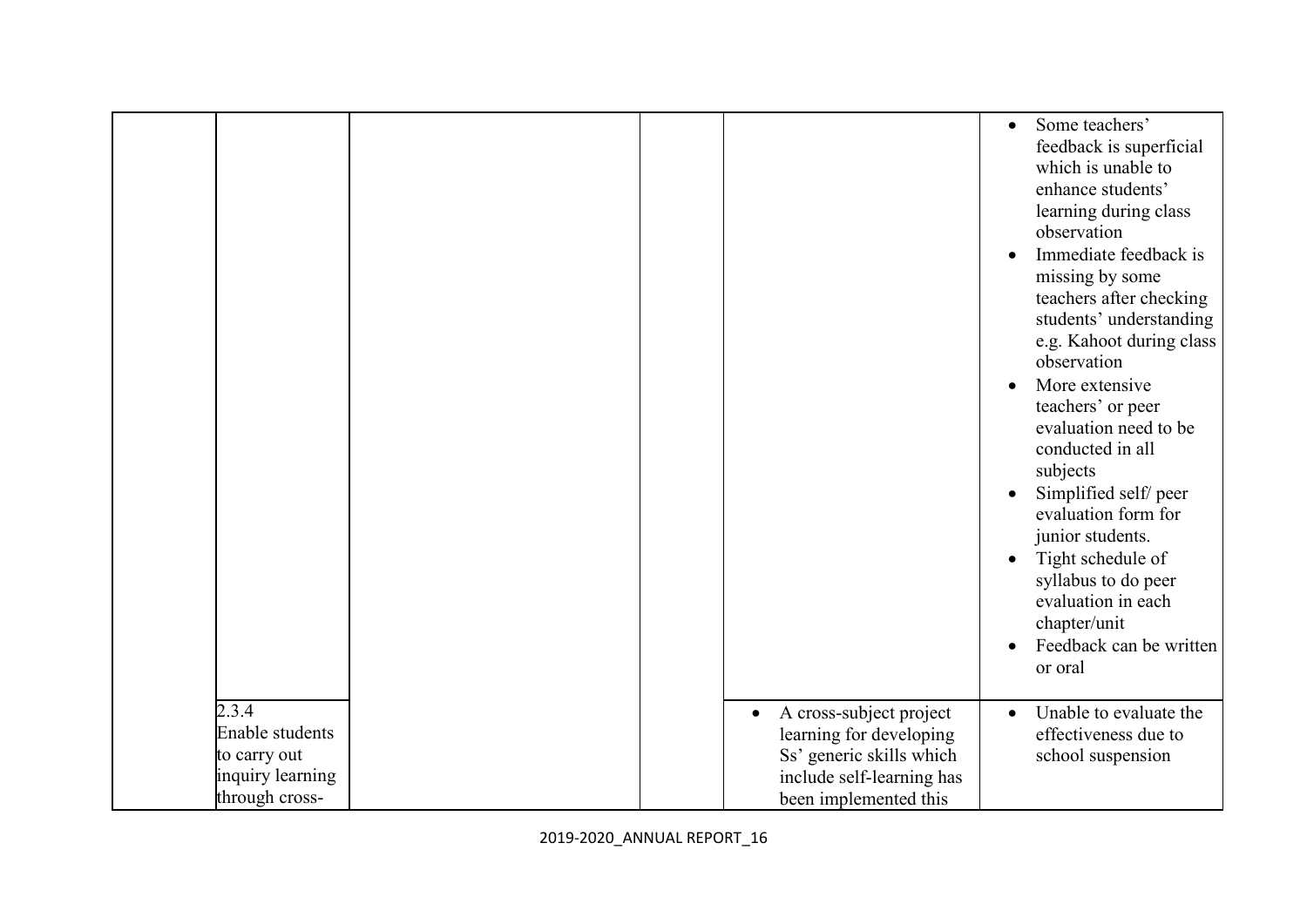| subject project    | year. Inquiry learning      | Strengthen the<br>$\bullet$         |
|--------------------|-----------------------------|-------------------------------------|
| learning with      | plays a key role in KS2's   | coordination among                  |
| <b>STEM</b>        | STEM related project        | different subjects                  |
| incorporation      | learning activities.        | Optimize the design of<br>$\bullet$ |
|                    |                             | the content of project              |
|                    |                             | learning, particularly J.3          |
|                    |                             | $& 5,$ to better suit               |
|                    |                             | students' learning needs            |
|                    |                             | and abilities                       |
|                    |                             | Enrich the STEM<br>$\bullet$        |
|                    |                             | element in the project              |
|                    |                             | learning activities                 |
| 2.3.5              | About 70% of<br>$\bullet$   | Only about 53% of the<br>$\bullet$  |
| Provide            | teachers think that         | students reveal that the            |
| individualized     | they have arranged          | teachers often arrange              |
| self-learning      | extended learning tasks in  | learning activities                 |
| elements, for      | their lessons to stretch    | outside class for                   |
| example, to        | students' ability. (school- | them. (SHS)                         |
| suggest relevant   | based survey)               | More extended learning<br>$\bullet$ |
| videos, web        | About 60% of teachers       | activities are expected to          |
| pages, graded      | reveal that their students  | further promote self-               |
| exercises and      | often use a variety of      | learning.                           |
| learning tasks for | resources in learning.      | Make good use of post-<br>$\bullet$ |
| students so that   | (SHS)                       | lesson interface                    |
| they can learn     | Some teachers have          | in PowerLesson to                   |
| outside the class  | demonstrated their ability  | arrange extended                    |
| as supplementary   | to arrange meaningful       | learning activities                 |
| tasks according    | extended learning           |                                     |
| to their own       | activities in their lesson  |                                     |
| needs              | plans for appraisal         |                                     |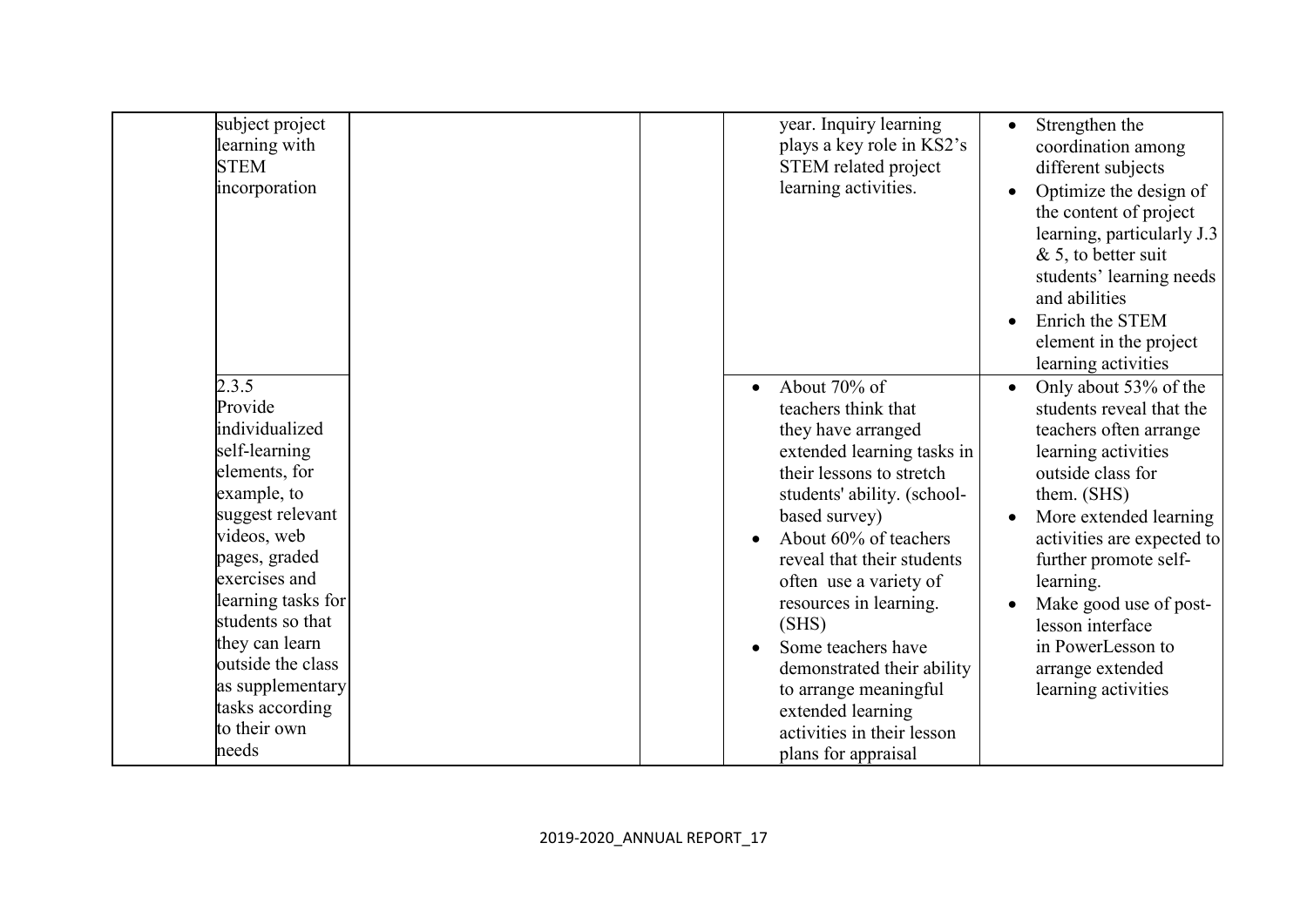| 2.3.6            |  | The pre-task activities and | $\bullet$ | Contrasting with           |
|------------------|--|-----------------------------|-----------|----------------------------|
| Provide students |  | the use of various e-       |           | students' view, only       |
| with more        |  | learning platforms by       |           | about 55% of teachers      |
| opportunities to |  | teachers have enabled our   |           | reveal that their students |
| participate in   |  | students to participate in  |           | take the initiative to     |
| self-directed    |  | plenty of self-learning     |           | learn. (SHS) Teachers      |
| learning         |  | activities like flipped     |           | need to let their students |
| activities       |  | classroom, collecting       |           | understand clearly the     |
|                  |  | relevant information from   |           | expectation on them        |
|                  |  | different resources and     |           | regarding their initiative |
|                  |  | summarizing main ideas      |           | in learning.               |
|                  |  | from the pre-task reading   | $\bullet$ | Aligning with teachers'    |
|                  |  | materials                   |           | view, about 70% of         |
|                  |  | The online learning         |           | students reveal that their |
|                  |  | materials developed         |           | teachers often arrange     |
|                  |  | during school suspension    |           | learning activities like   |
|                  |  | have provided Ss'           |           | group discussion and       |
|                  |  | opportunities to engage in  |           | oral presentation in       |
|                  |  | self-learning               |           | lessons to let             |
|                  |  | Seesaw enabled Ss to        |           | them demonstrate what      |
|                  |  | demonstrate what they       |           | they have learnt in        |
|                  |  | have learnt and to get      |           | lessons (SHS). More        |
|                  |  | immediate feedback          |           | opportunities need to be   |
|                  |  | from teachers to enhance    |           | given by teachers to       |
|                  |  | learning                    |           | reflect Ss learning.       |
|                  |  |                             | $\bullet$ | Discover more useful       |
|                  |  |                             |           |                            |
|                  |  |                             |           | apps related to different  |
|                  |  |                             |           | subjects to facilitate     |
|                  |  |                             |           | students' self-learning    |
|                  |  |                             |           | experience                 |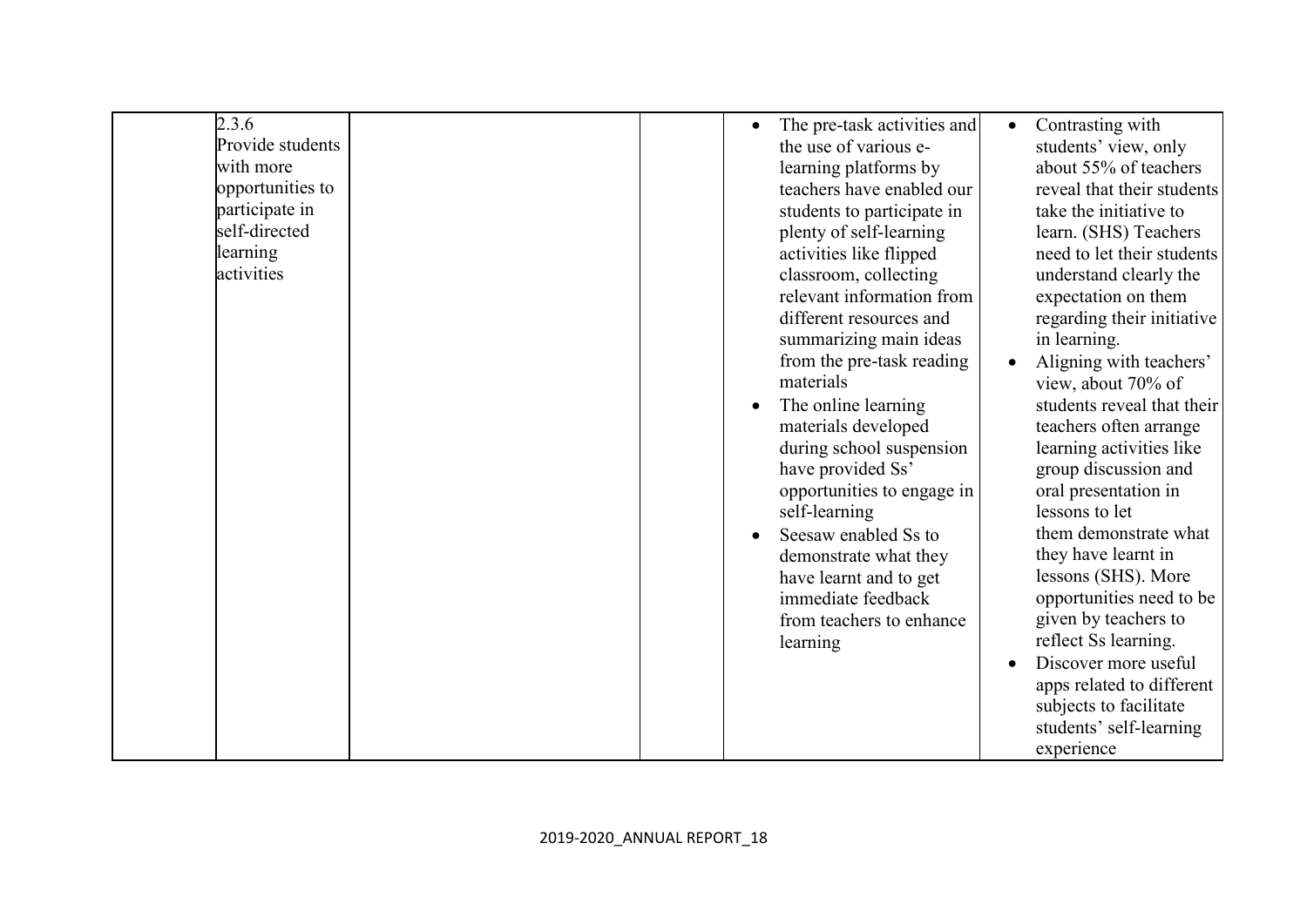| 2.3.7<br>Guide students to<br>set learning goals<br>(Start from Term                                                                                                                                           | From<br>Term 2 | Cannot be implemented<br>$\bullet$<br>due to school suspension                                  | APASO's<br>$\bullet$<br>subscale performance in<br>Goal Setting is below<br>par<br>2.90 (DeliaMK)<br>2.93 (HK Schools)<br>Will be implemented<br>$\bullet$<br>and reviewed next year |
|----------------------------------------------------------------------------------------------------------------------------------------------------------------------------------------------------------------|----------------|-------------------------------------------------------------------------------------------------|--------------------------------------------------------------------------------------------------------------------------------------------------------------------------------------|
| 2.3.8<br>Give awards to<br>students and<br>classes with good<br>performance in<br>pre-task, note<br>taking and those<br>who can carry<br>out their learning<br>goals<br>successfully<br>(Start from<br>Term 2) |                | Cannot be implemented<br>$\bullet$<br>due to school suspension                                  | Need to cooperate with<br>Guidance & Discipline<br>team to work on the<br>award scheme.                                                                                              |
| 2.3.9<br>Guide students to<br>reflect on the<br>achievement of<br>the learning<br>goals and<br>identify their                                                                                                  |                | Related to 2.3.7<br>$\bullet$<br>Cannot be implemented<br>$\bullet$<br>due to school suspension | Will be implemented<br>$\bullet$<br>and reviewed next year                                                                                                                           |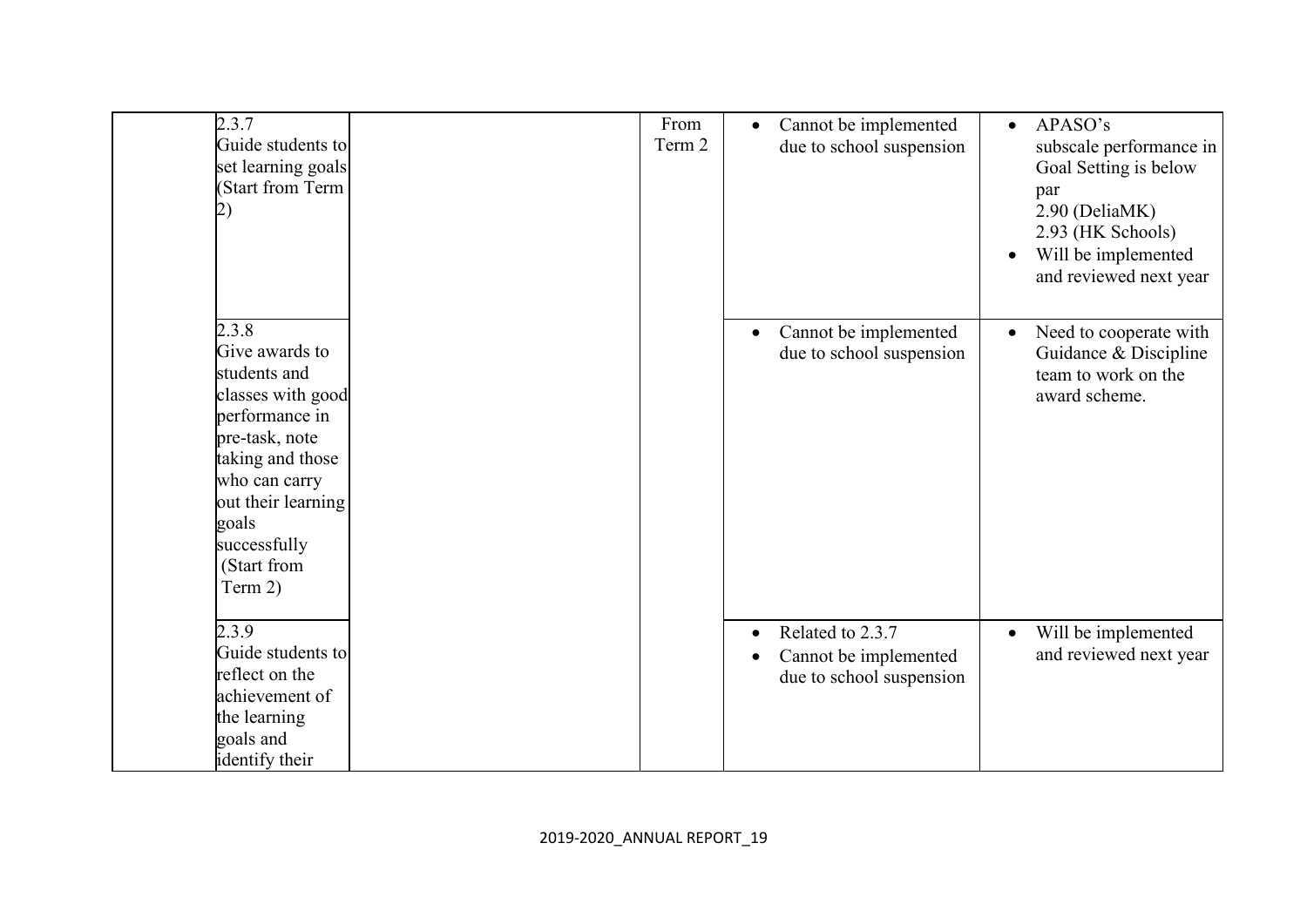| ''<br>ыu<br>.  | ns and              |  |  |
|----------------|---------------------|--|--|
| W <sub>0</sub> | 0.0000<br>cannesses |  |  |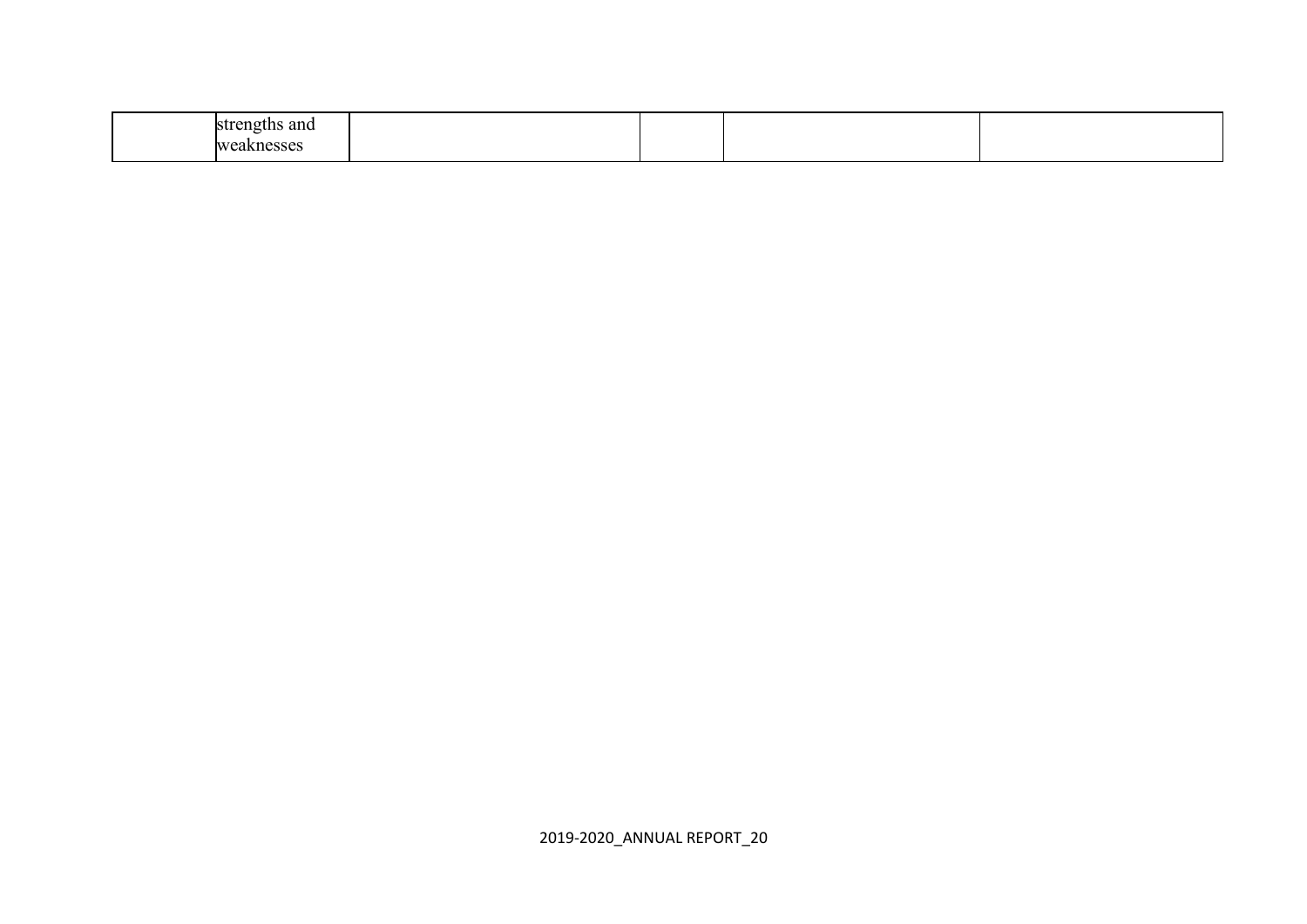| <b>Targets</b>                           | <b>Strategies</b>                                                   | <b>Success Criteria</b> | <b>Time</b>  | <b>Achievements</b>                                                | <b>Reflection</b>                 |
|------------------------------------------|---------------------------------------------------------------------|-------------------------|--------------|--------------------------------------------------------------------|-----------------------------------|
| (Intended                                |                                                                     |                         | <b>Scale</b> |                                                                    | (Suggestions for improvement)     |
| <b>Outcome</b> )                         |                                                                     |                         |              |                                                                    |                                   |
| 3.1 To help students 3.1.1 The character |                                                                     | 75% of students         | Whole        | Partly Achieved                                                    | Suggestion 1:                     |
| acknowledge                              | education will be                                                   | agree that their        | Year         | According to                                                       | More time should be given to the  |
|                                          | good behaviour, and reviewed in order to help schoolmates are self- |                         |              | the teacher's questionnaire, 80%                                   | Personal Growth Education         |
|                                          | build up their sense students to develop the                        | disciplined and         |              | and 68.6% of teachers agreed                                       | lesson; more and different        |
|                                          | of responsibility and positive sense of value                       | responsible.            |              | PGE and Aesop's Fable                                              | activities like                   |
| self-discipline by                       | and attitude. Through the                                           |                         |              | Scheme respectively helps foster                                   | adventure can be added.           |
| boosting character                       | Personal Growth Lessons                                             |                         |              | students' self-discipline and sense                                |                                   |
| training                                 | and Aesop's Fable                                                   |                         |              | of responsibility.                                                 | Suggestion 2:                     |
|                                          | Scheme, thereby students                                            |                         |              |                                                                    | The theme of responsibility in    |
|                                          | may develop a sense of                                              |                         |              | According to                                                       | Aesop's Fables may be chosen to   |
|                                          | responsibility                                                      |                         |              | the SHS questionnaire, 75.1% of                                    | deepen students' understanding of |
|                                          |                                                                     |                         |              | teachers agreed school helps                                       | the theme                         |
|                                          |                                                                     |                         |              | students develop correct values.                                   |                                   |
|                                          |                                                                     |                         |              | 59.8% of students agreed that the                                  |                                   |
|                                          |                                                                     |                         |              | school helps them to develop                                       |                                   |
|                                          |                                                                     |                         |              | correct values. But only 3.9% of                                   |                                   |
|                                          |                                                                     |                         |              | students disagreed of this.                                        |                                   |
|                                          |                                                                     |                         |              | 94.7% of parents agreed the                                        |                                   |
|                                          |                                                                     |                         |              | school can foster in good virtues                                  |                                   |
|                                          |                                                                     |                         |              | of their children.                                                 |                                   |
|                                          | 3.1.2 Students use their                                            | 75% of students         | Whole        | Partly achieved                                                    | Suggestion 1:                     |
|                                          | Book of Remarks to self- agree that their Book                      |                         | Year         | According to                                                       | Book of Remark can be modified    |
|                                          | reflect their                                                       | of Remarks help         |              | the teacher's questionnaire, 80% of so that it is more focusing on |                                   |
|                                          | performances, and it may them to form good                          |                         |              | teachers agreed setting short-term   moral development and reward  |                                   |

3. Major Concern: Strengthen character education (Responsibility) and develop positive sense of value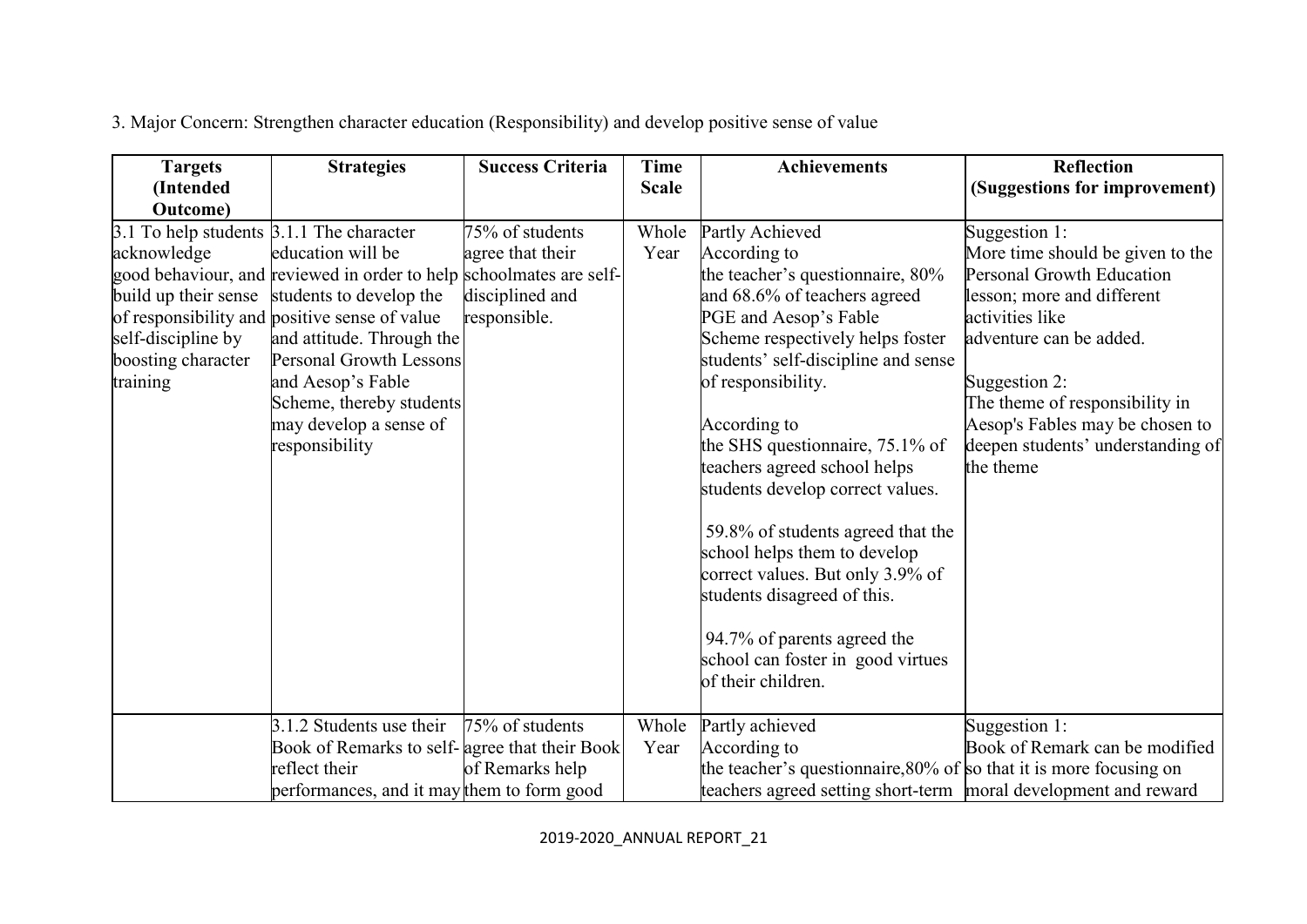| help them to form good                       | behaviors through-    |       | goals and reflecting the                                            | scheme. Other information can      |
|----------------------------------------------|-----------------------|-------|---------------------------------------------------------------------|------------------------------------|
| behaviors through-out                        | out the experience of |       | effectiveness with students, and re-be removed from it.             |                                    |
| the experience of self-                      | self-reflections.     |       | setting their next goal after the                                   |                                    |
| reflection <del>s</del> .                    |                       |       | reflection are beneficial. Students                                 | Suggestion 2:                      |
|                                              |                       |       | may internalize and cultivate good Parents can be involved in this  |                                    |
|                                              |                       |       | behavior through self-reflection.                                   | reward scheme, so students may     |
|                                              |                       |       |                                                                     | all day practice good behavior     |
|                                              |                       |       | But according to the SHS                                            | at school and home.                |
|                                              |                       |       | questionnaire, there is 50.7% of                                    |                                    |
|                                              |                       |       | students agreed their schoolmates                                   | Suggestion 3:                      |
|                                              |                       |       | are self-disciplined and abide by                                   | Teachers proposed                  |
|                                              |                       |       | school regulations.                                                 | that standardized cartoon cards as |
|                                              |                       |       |                                                                     | prizes, and this could motivate    |
|                                              |                       |       | And there is 93% of parents agreed students to preform and practice |                                    |
|                                              |                       |       | school can foster their child's self- good behaviors.               |                                    |
|                                              |                       |       | discipline and make them abide by                                   |                                    |
|                                              |                       |       | school regulations.                                                 |                                    |
|                                              |                       |       |                                                                     |                                    |
| 3.1.3 "Bucket Filler"                        | 75% of teachers       | Whole | Totally achieved                                                    | Suggestion 1:                      |
| program is implemented agree that the        |                       | Year  | All teachers agreed it can promote                                  | This program should also be        |
| to promote a high-                           | 'Bucket Filler" can   |       | a high achieving classroom that is                                  | implemented in senior form of      |
| achieving classroom that engage students and |                       |       | supportive, warm and acceptive.                                     | students, or it can be merged with |
| is supportive, warm                          | strengthen the bonds  |       |                                                                     | the reward scheme.                 |
| and acceptive. (Lower                        | between students      |       |                                                                     |                                    |
| forms of students)                           | and teachers.         |       |                                                                     | Suggestion 2:                      |
|                                              |                       |       |                                                                     | There should be more promotion     |
|                                              |                       |       |                                                                     | of the reward scheme, and it can   |
|                                              |                       |       |                                                                     | be promoted to every level and     |
|                                              |                       |       |                                                                     | present the prizes on the display  |
|                                              |                       |       |                                                                     | boards in the corridors            |
|                                              |                       |       |                                                                     | and present the prizes during      |
|                                              |                       |       |                                                                     | morning assembly.                  |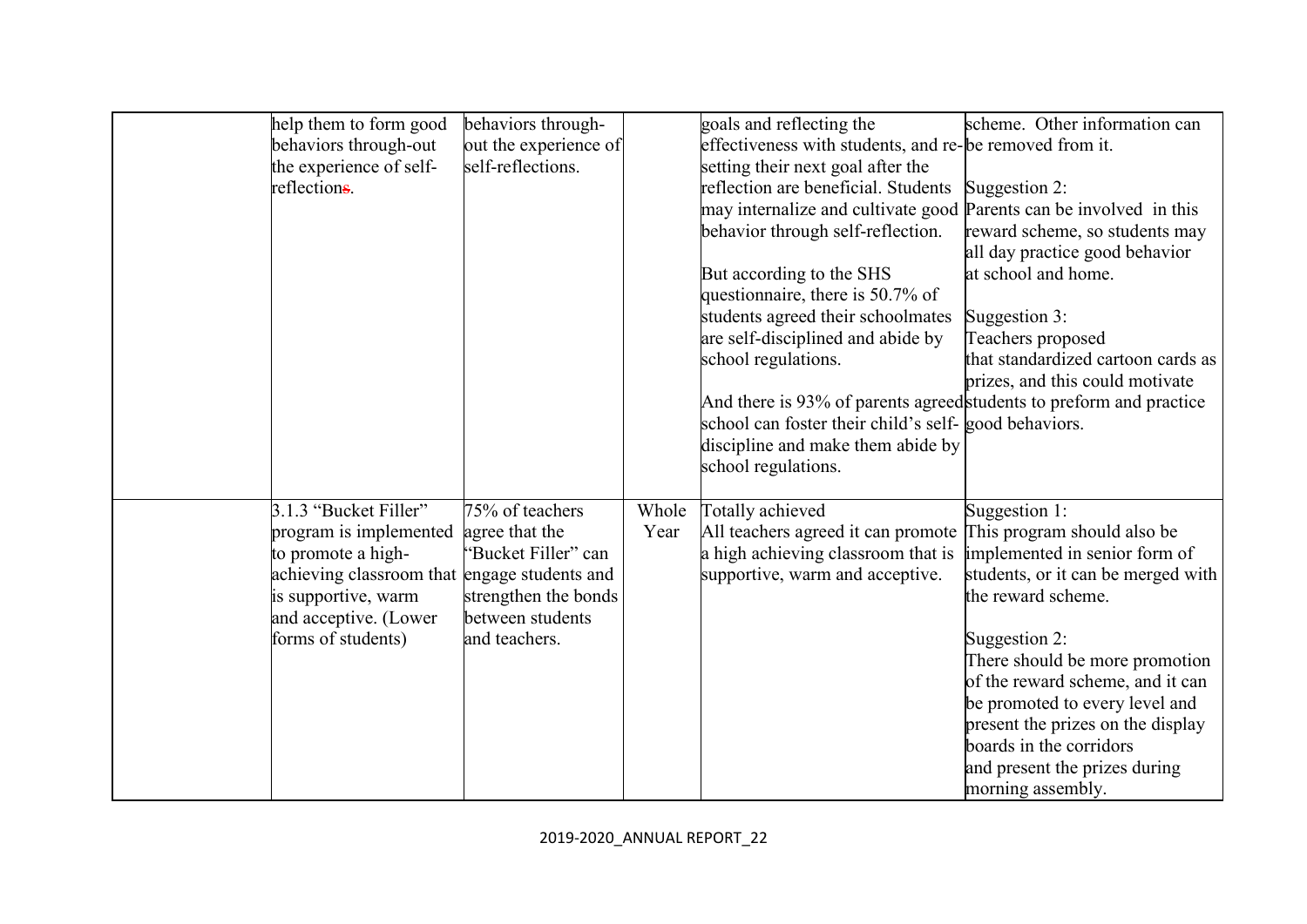|                     | 3.1.4 Sunshine Program: 30% of students can |                       | Each     | Partly achieved                                                                                      | Suggestion 1:                      |
|---------------------|---------------------------------------------|-----------------------|----------|------------------------------------------------------------------------------------------------------|------------------------------------|
|                     | Modify a systematic and achieve merit from  |                       | semester |                                                                                                      | The merit and demerit system is    |
|                     | encouraging                                 |                       |          | positive behaviour or in whole Due to the administration issue and not significant due to the school |                                    |
|                     | merit/demerit scheme                        | school services in    | year     | coronavirus, we did not have a full suspension. It must be promoted                                  |                                    |
|                     | with an enhanced                            | each term.            |          | semester data collected.                                                                             | deeply after school resumption     |
|                     | improvement scheme                          |                       |          |                                                                                                      | and in next school                 |
|                     |                                             | Less than 5% of       |          | According to the teacher's                                                                           | year. Sunshine Programme           |
|                     |                                             | students get the      |          | questionnaire, there was $68.6\%$                                                                    | should be carried on and be put    |
|                     |                                             | demerit record in     |          | of teachers agreed the system with                                                                   | into practice                      |
|                     |                                             | each term.            |          | disciplinary follow-up sessions                                                                      |                                    |
|                     |                                             |                       |          | effectively to help students                                                                         | Suggestion 2:                      |
|                     |                                             | 80% of teachers       |          | acknowledge good behavior, and                                                                       | Utilize e-discipline system        |
|                     |                                             | agree that the merit/ |          | build up their sense of                                                                              |                                    |
|                     |                                             | demerit system        |          | responsibility and self-discipline.                                                                  | Suggestion 3:                      |
|                     |                                             | with disciplinary     |          |                                                                                                      | Sharing sessions can be held       |
|                     |                                             | follow-up sessions is |          |                                                                                                      | during GSM; therefore teachers     |
|                     |                                             | effective.            |          |                                                                                                      | could pay extra attention to       |
|                     |                                             |                       |          |                                                                                                      | the related issues.                |
| 3.2 To nurture      | 3.2.1 To align with the                     | 80% of students       | Whole    | Partly achieved                                                                                      | Suggestion 1:                      |
| students to         | development of sports                       | agree that they did   | Year     | Due to the coronavirus, school is                                                                    | Not only Sport, Arts and Music     |
| appreciate the      | and arts, exhibitions and                   | appreciate the        |          | suspended, and some of                                                                               | performances will be arranged,     |
| quality of self and | performances will be                        | quality of self and   |          | the activities are                                                                                   | students may even practice to      |
| others              | arranged to help develop others.            |                       |          | cancelled. According to the                                                                          | appreciate the quality of self and |
|                     | students' sense of                          |                       |          | SHS questionnaire, 79.2% of                                                                          | others through                     |
|                     | appreciation. The school                    |                       |          | students agreed they get along well services. Volunteer Service                                      |                                    |
|                     | will also communicate,                      |                       |          | with their classmates and $72.4\%$ of group should be formed in the                                  |                                    |
|                     | hold friendly matches,                      |                       |          | students agreed school actively                                                                      | next school year.                  |
|                     | exchange sessions, and                      |                       |          | guides them to acquire the skills to                                                                 |                                    |
|                     | exhibitions with other                      |                       |          | get along with others well. Less                                                                     | Suggestion 2:                      |
|                     | schools                                     |                       |          | than 4.7% and 4.3% of                                                                                | Prize presentation can be held in  |
|                     |                                             |                       |          | students disagreed them                                                                              | the morning assembly monthly.      |
|                     |                                             |                       |          | respectively.                                                                                        |                                    |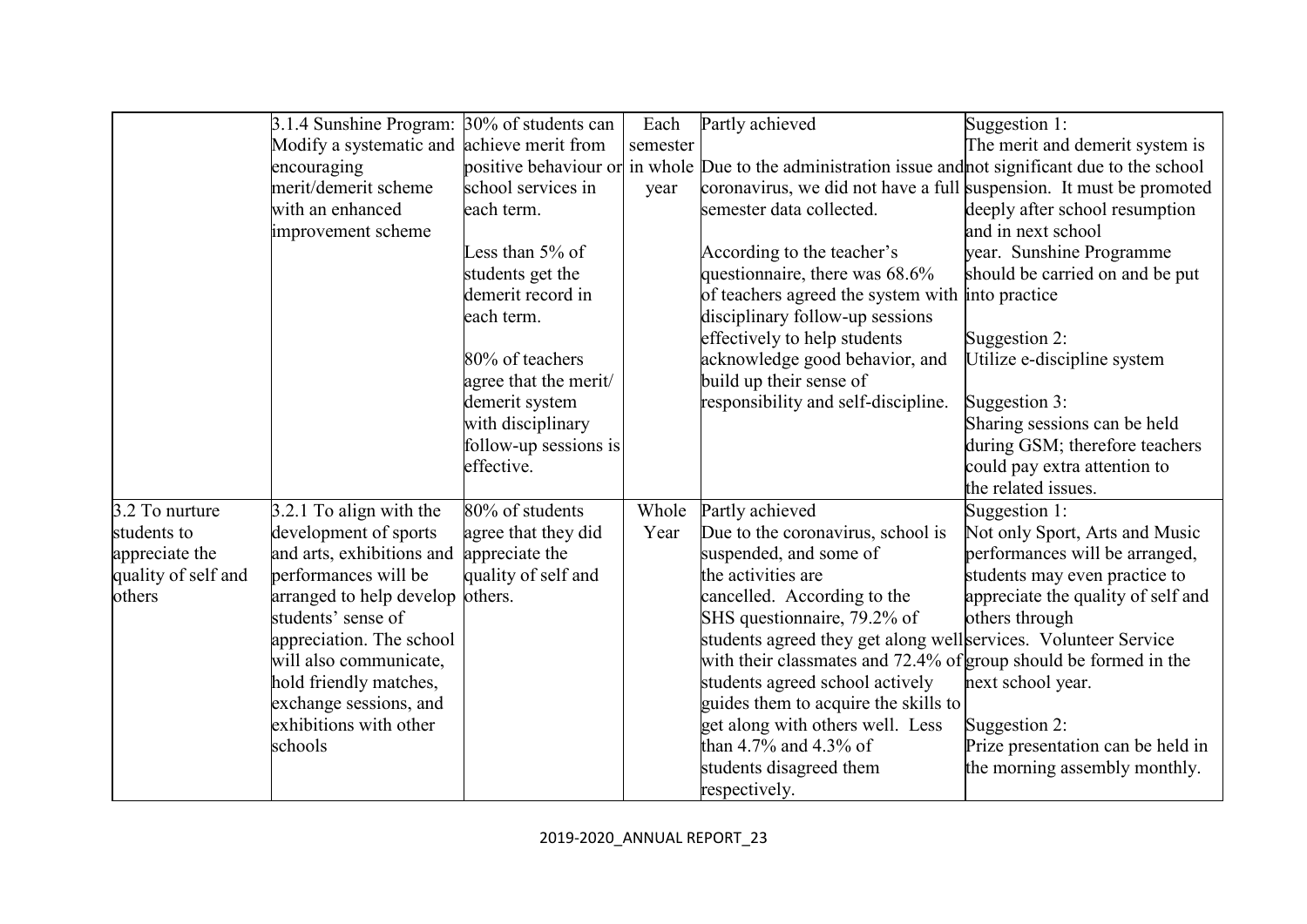| 3.3 To improve the | 3.3.1 To construct the                                          | 80% of prefects      | Whole | Not Achieved                                                         | Suggestion 1:                     |
|--------------------|-----------------------------------------------------------------|----------------------|-------|----------------------------------------------------------------------|-----------------------------------|
| leadership and     | "Peer-                                                          | agree that the       | Year  | Due to the coronavirus, school is                                    | Workshop can be carried at the    |
|                    | responsibility culture mediator" programme for program may help |                      |       | suspended, so prefects were not                                      | beginning of the school year, and |
| among students     | prefects.                                                       | them to build up     |       | able to attend the training                                          | it may no need to hold after the  |
|                    | Through systematic                                              | their confidence and |       | sessions. Data does not exist.                                       | prefect training.                 |
|                    | training, students can                                          | leadership skills.   |       |                                                                      |                                   |
|                    | build up confidence and                                         |                      |       |                                                                      |                                   |
|                    | leadership skills                                               |                      |       |                                                                      |                                   |
|                    |                                                                 |                      |       |                                                                      |                                   |
|                    | 3.3.2 Reconstruct prefect 80% of teachers                       |                      | Whole | According to the teacher's                                           | Suggestion 1:                     |
|                    | training to strengthen                                          | agree that prefects  | year  | questionnaire, there is 85.7% of                                     | Regular trainings can be arranged |
|                    | their leadership,                                               | have carried out     |       | teachers agreed school prefect has for monitors, librarians as well. |                                   |
|                    | responsibility and                                              | their duties         |       | been developed effectively and can                                   |                                   |
|                    | confidence; to modify                                           | responsibly.         |       | carry out their duties responsibly.                                  | Suggestion 2:                     |
|                    | the Prefect Nomination                                          |                      |       |                                                                      | Uniform groups can be formed      |
|                    | System from                                                     | In-charge teachers   |       | 100% of prefects agreed that the                                     | and participated in some duties   |
|                    | Denomination to Self-                                           | assess prefects'     |       | prefect workshop and training can                                    | such as PTI, new student          |
|                    | nomination.                                                     | performance and do   |       | strengthen their leadership and                                      | interview day, etc.               |
|                    |                                                                 | reflection with them |       | responsibility.                                                      |                                   |
|                    |                                                                 | at the end of each   |       |                                                                      |                                   |
|                    |                                                                 | term                 |       |                                                                      |                                   |